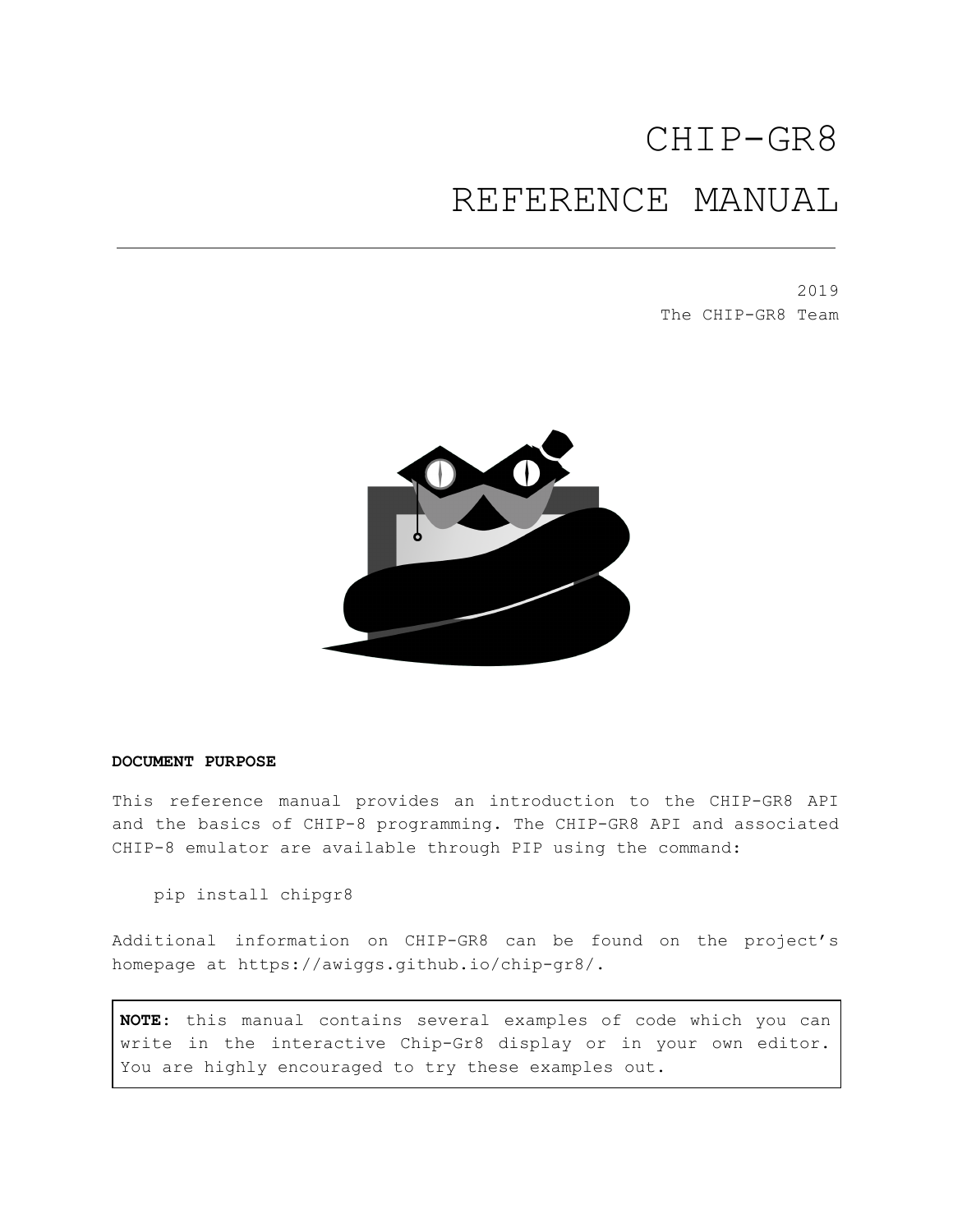# CONTENTS

| <b>OVERVIEW</b>          | $\mathbf{2}$   |
|--------------------------|----------------|
| CHIP-8 Emulator          | $\mathbf{2}$   |
| Command Line Interface   | 3              |
| Python API               | 5              |
| CHIP-GR8 Display         | 6              |
| <b>DISPLAY</b>           | $\overline{7}$ |
| 1. Game Display          | $\,8\,$        |
| 2. Disassembly Source    | $\mathcal{G}$  |
| 3. Interactive REPL      | $\mathcal{G}$  |
| 4. Live Registers        | 10             |
| 5. Status Bar            | 11             |
| WRITING AN AI AGENT      | 12             |
| QUERYING MEMORY          | 15             |
| Queries                  | 15             |
| Observers                | 16             |
| Games                    | 16             |
| ASSEMBLER & DISASSEMBLER | 17             |
| Literals                 | 18             |
| Comments                 | 18             |
| Labels                   | 18             |
| Constants                | 18             |
| <b>Bytes</b>             | 19             |
| <b>ACKNOWLEDGEMENTS</b>  | 20             |
| API REFERENCE            | 21             |
| CHIP-8 REFERENCE         | 31             |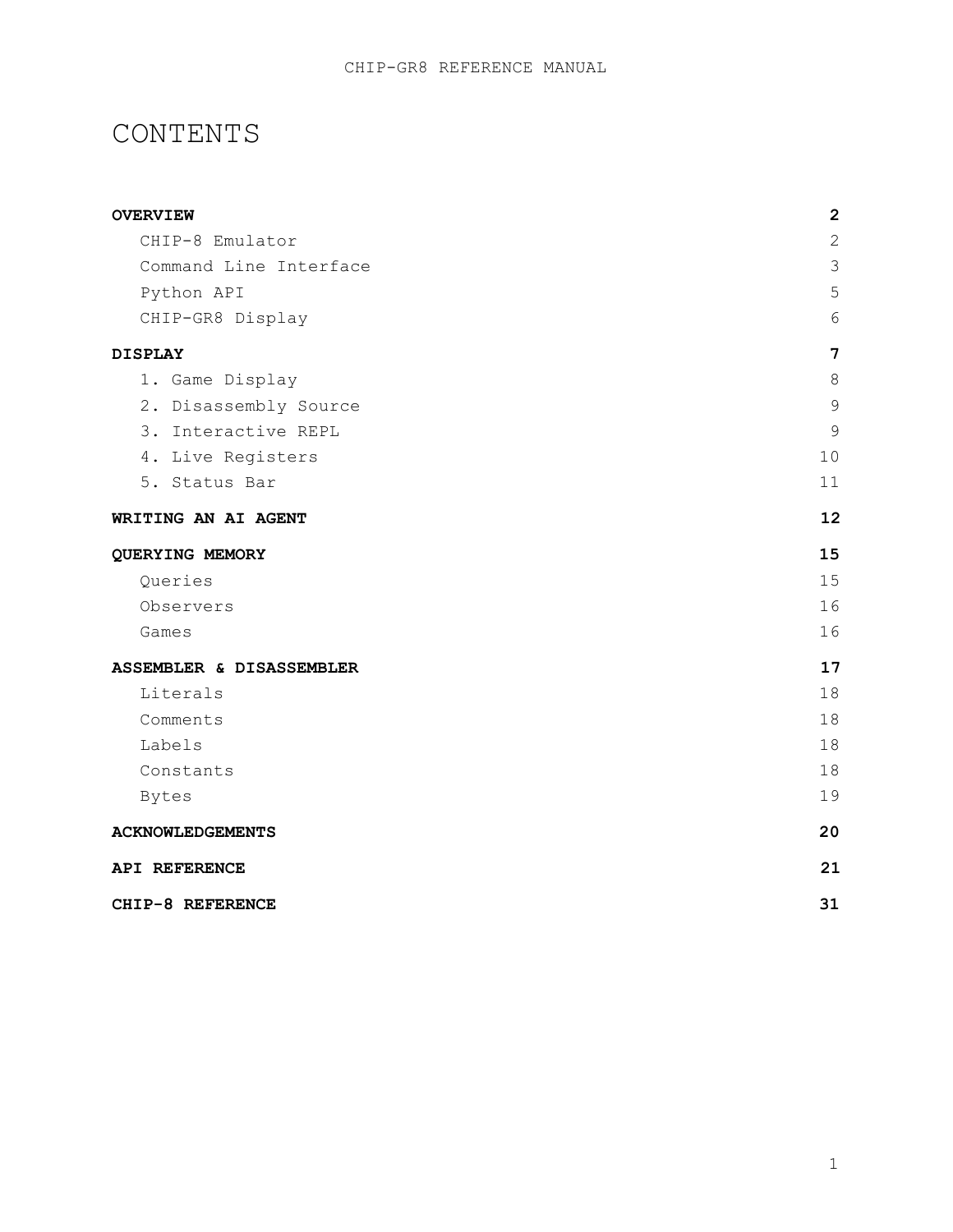# <span id="page-2-0"></span>OVERVIEW

CHIP-GR8 is a library that aims to help developers create simple AI agents for CHIP-8 video games. The library is broken into two components, the CHIP-8 emulator, written in C, and the chipgr8 python module. The python module provides three interfaces for interacting with the CHIP-8. A command line interface, a python API, and a pygame display. These components are broken down in **FIGURE 1**.



**FIGURE 1:** CHIP-GR8 Component Diagram

When first using CHIP-GR8 you will want to use the command line interface to get a sense of how games are played. Once you understand the visual interface learning how to perform the same interactions from code will be easier.

# <span id="page-2-1"></span>CHIP-8 Emulator

The CHIP-8 Emulator provided with CHIP-GR8 is written in C to increase performance and guarantee correct behaviour across platforms. You will never need to write or read C code to use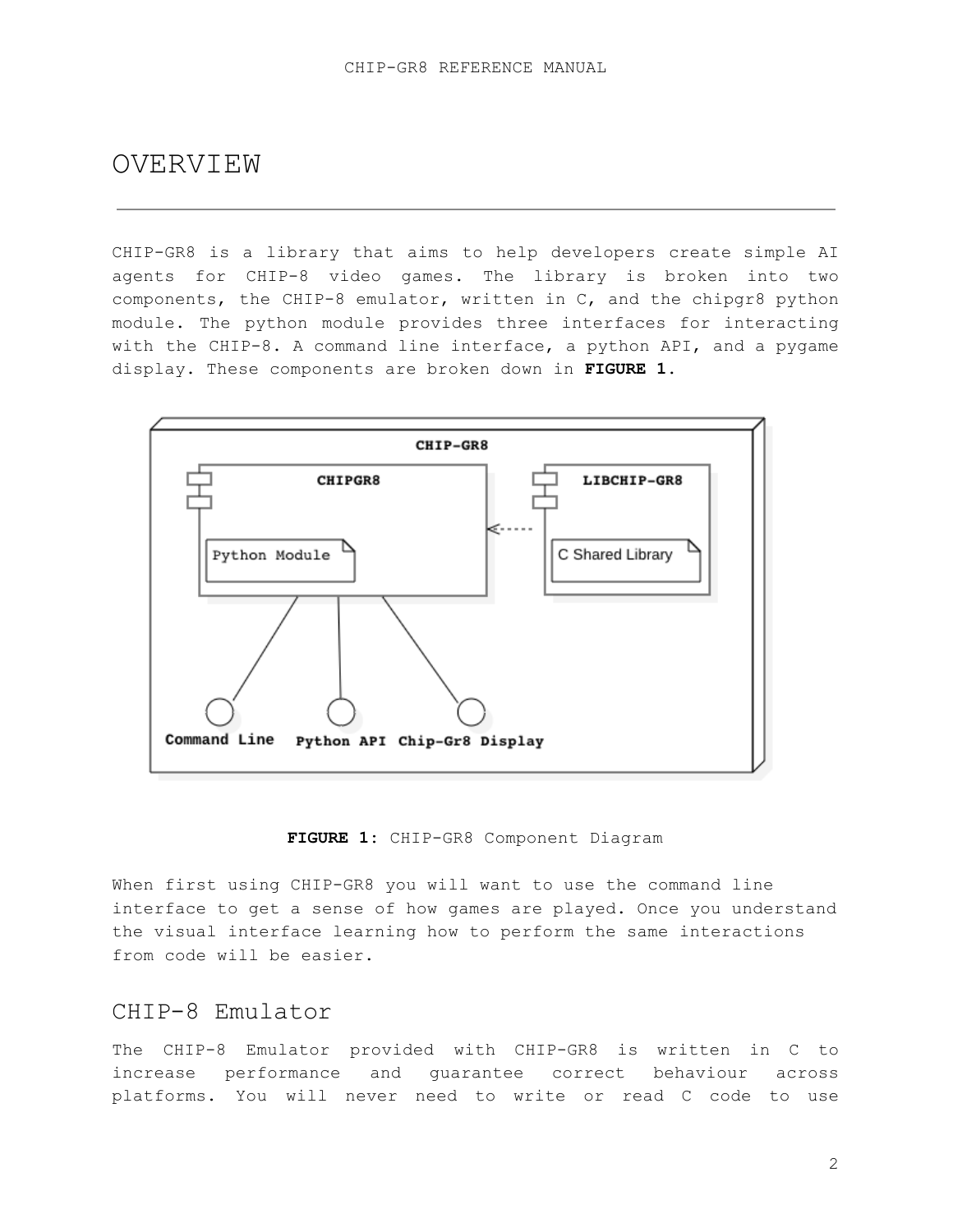CHIP-GR8, however it is useful to understand the data structure and processing model that underlies the CHIP-8.

A CHIP-8 virtual machine instance is represented a single continuous strip of 0x1000 (4096) bytes. All CHIP-8 programs are stored as ROMs (binary files) that are loaded into memory starting at address 0x200. Execution begins at the same address. The first 0x200 (512) bytes are used to store all of the registers, the stack, and the video RAM of the CHIP-8. In the python module all of these fields are directly accessible from a VM instance. For example:

vm = chipgr8.init(ROM='pong') vm.VM.RAM[0x200] # Retrieve the first byte of Pong vm.VM.V[0xF] # Read the value of register **VF** vm.VM.I = 0x202 # Set address register **I** to 0x202

For information on the architecture and registers of the CHIP-8 see the **CHIP-8 REFERENCE** section.

**NOTE:** While the assembler and disassembler of CHIP-GR8 support SUPER CHIP-8 instructions, the emulator currently does NOT.

# <span id="page-3-0"></span>Command Line Interface

CHIP-GR8 makes provides a straightforward command line interface to make jumping into a CHIP-8 game easy. If no arguments are provided to CHIP-GR8 when it is run as a module it will boot up a paused CHIP-8 virtual machine and CHIP-GR8 display. This can be done with the following command:

python -m chipgr8

Several additional options are provided and detailed below.

#### **-h --help**

This option will print usage information as well as short descriptions of each command line option. After printing this information CHIP-GR8 will immediately exit.

#### **-V --version**

This option will print the CHIP-GR8 version number and then immediately exit.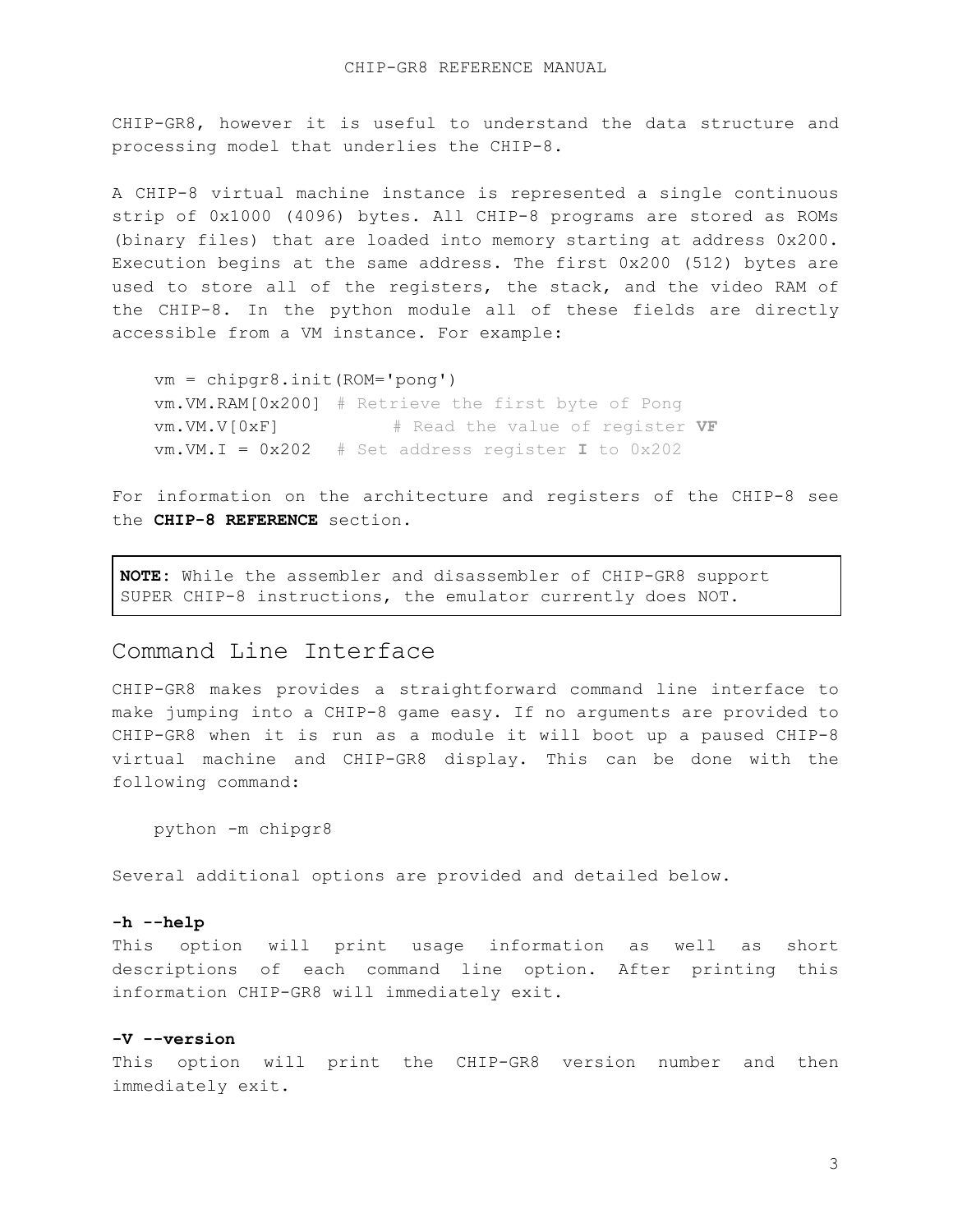# **-v --verbose**

This option will enable developer logging. The more v's provided the more logging. For example **-vvv** will provide the most possible logging.

# **-r <ROM> --rom <ROM>**

This option allows you to provide the name or path to a ROM. by default CHIP-GR8 comes packaged with the following ROMS:

| <b>ROM</b>      | <b>AUTHOR</b>          |
|-----------------|------------------------|
| 15 Puzzle       | Roger Ivie             |
| Animal Race     | Brian Astle            |
| Astro Dodge     | Revival Studios        |
| Blinky          | Hans Christian Egeberg |
| Breakout        | David Winter           |
| Brix            | Andreas Gustafsson     |
| Hidden          | David Winter           |
| Lunar Lander    | Udo Pernisz            |
| Pong (1 player) | Unknown                |
| Pong (2 player) | Paul Vervalin          |
| Space Invaders  | David Winter           |
| Squash          | David Winter           |
| Tetris          | Fran Dachille          |
| Worm            | Revival Studios        |

# **-a <SOURCE> --assemble <SOURCE>**

Assembles the provided source file. By default the assembled source will be printed to stdout, but if the **--out** option is provided the output will instead be written to that file.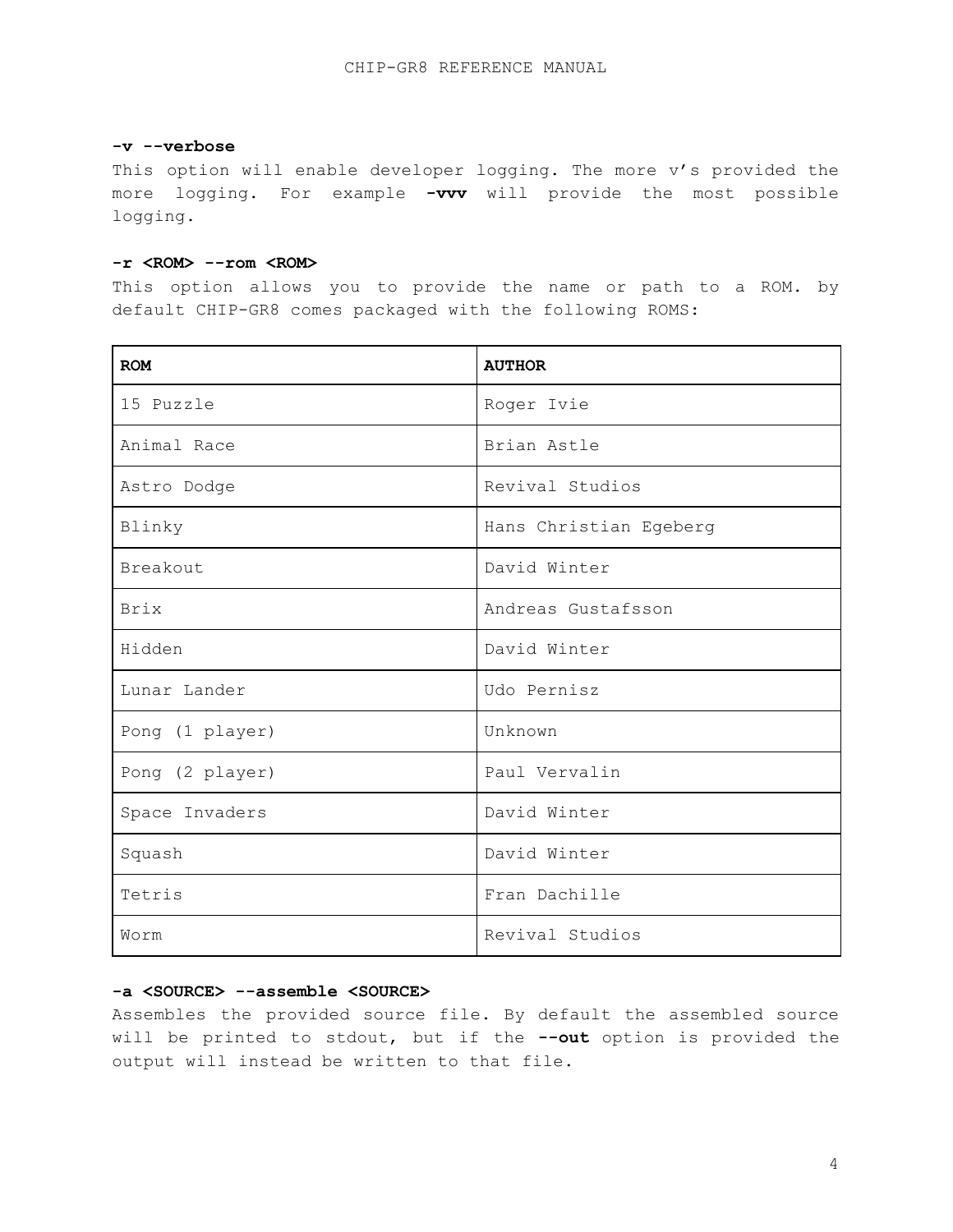### **-d <BINARY> --disassemble <BINARY>**

Disassembles the provided binary file. By default the disassembled source will be printed to stdout, but if the **--out** option is provided the output will instead be written to that file

#### **-o <OUT> --out <OUT>**

Provide an output file for the assembler/disassembler.

### **-L --no-labels**

If provided when disassembling the disassembler will not try to intelligently place labels, instead all **JP** and **CALL** instructions will explicitly provide the address being moved to.

### **-s --smooth**

Enables the experimental smooth rendering mode. This is slow on most machines, but can decrease flashing.

#### **-f <FOREGROUND> --foreground <FOREGROUND>**

Specify a foreground color for the CHIP-GR8 display. This value should be provided as either a 3 or 6 digit hexadecimal code, for example FAFE00.

#### **-b <BACKGROUND> --background <BACKGROUND>**

Specify a background color for the CHIP-GR8 display. This value should be provided as either a 3 or 6 digit hexadecimal code, for example FAFE00

#### **-t <THEME> --theme <THEME>**

Specify one of the pre-existing themes for the CHIP-GR8 display. This option is overwritten by the **--foreground** and **--background** options. The following themes are currently included: light, dark, sunrise, hacker, redalert, and snake.

#### **-S --no-scroll**

If provided the CHIP-GR8 will not auto-scroll and highlight when games are running. This can be helpful for users who want less information flashing on their screen.

# <span id="page-5-0"></span>Python API

CHIP-GR8 provides a python module and API under the name **chipgr8.** This module provides several utilities for working with ROMs, feature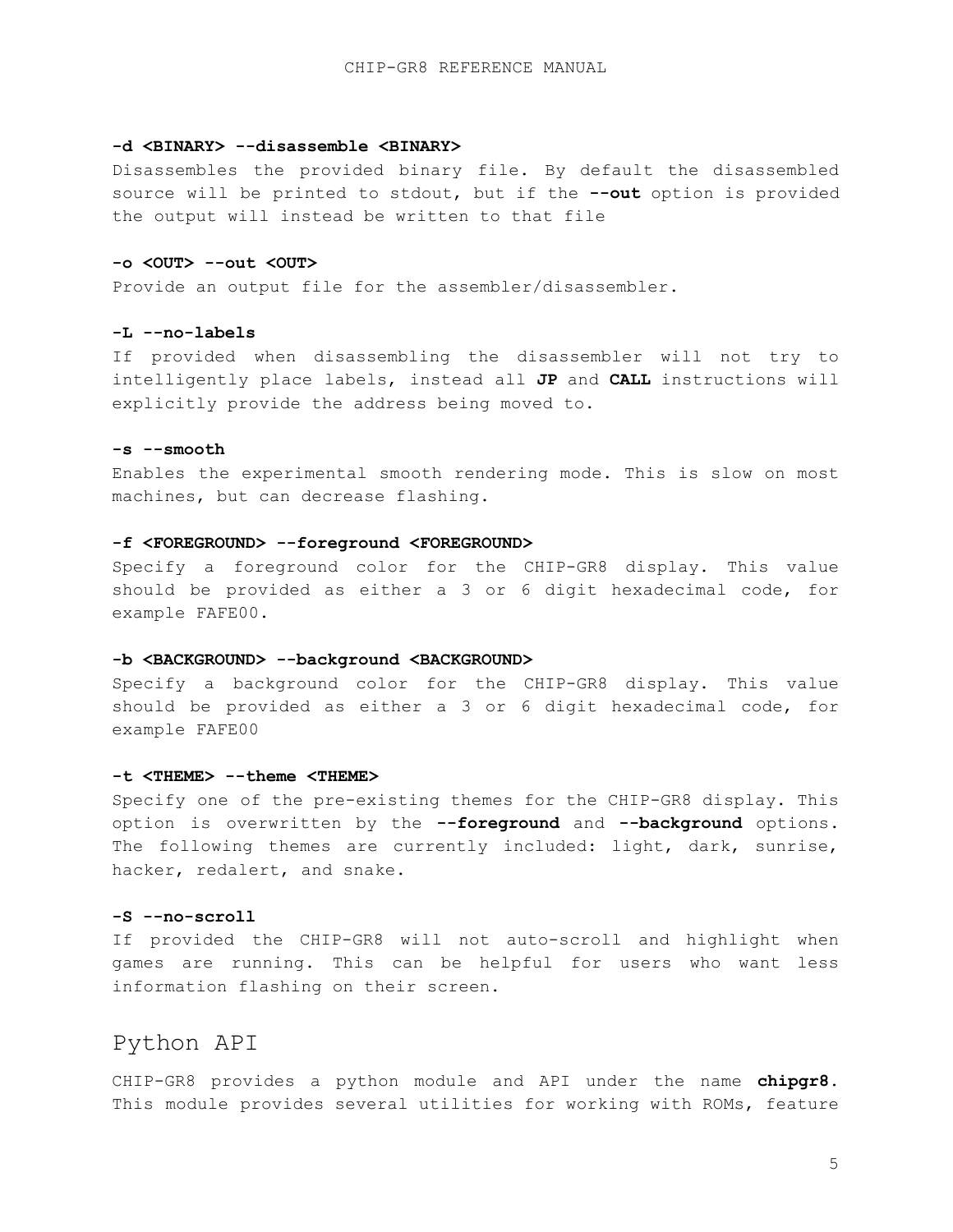detection in games, and creating CHIP-8 virtual machines. The bread and butter command off the API is **init,** which is how you instantiate VM instances. This command takes many options to help you precisely configure your vm.

For an example of using the API see **WRITE AN AI AGENT** section of this manual. For a detailed outline of the API see the **API REFERENCE**.

# <span id="page-6-0"></span>CHIP-GR8 Display

The CHIP-GR8 display is the easiest way to interact with a CHIP-8 vm. It allows you to play games, watch your AI agent perform, and query VM state to discover new features. The CHIP-GR8 display is described in detail in the **DISPLAY** section of this manual.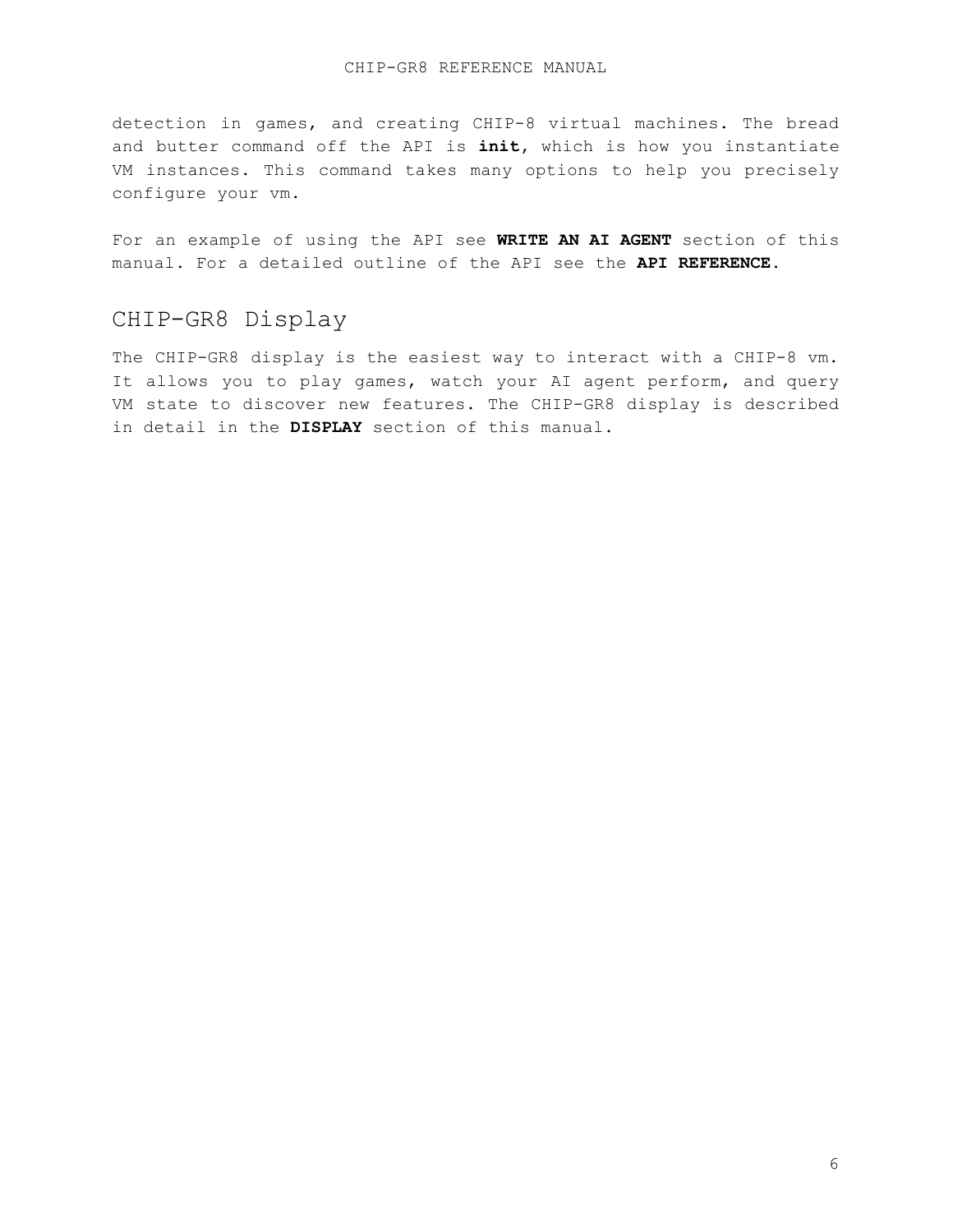# <span id="page-7-0"></span>DISPLAY

CHIP-GR8 offers an interactive display for playing and testing games as well as watching AI agents perform. When you start CHIP-GR8 from the command line the display is automatically opened. If you want to open the display from the API pass **display=True** to the **init** function.

All of the keybindings described in this section are the default keybindings for CHIP-GR8. To change your keybindings you can create a **chipgr8.keys.json** in your local directory and provide your own key bindings. Default key bindings are available programmatically through:

# chipgr8.defaultBindings

When you open the display it should look something line in **FIGURE 2**.

| . | 258                       | AND VC VO         |
|---|---------------------------|-------------------|
|   | 25A                       | DRW VC VD 1       |
|   | 25 <sub>C</sub>           | LD I .label 6     |
|   | 25E                       | DRW V6 V7 1       |
|   | 260                       | ADD V6 V8         |
|   | 262                       | ADD V7 V9         |
|   | 264                       | LD V0 63          |
|   | 266                       | AND V6 V0         |
|   | 268                       | LD V1 31          |
|   | 26A                       | AND V7 V1         |
|   | 26C                       | SNE V7 31         |
|   | 26E                       | JP .label 8       |
|   | 270<br>.label 17 SNE V6 0 |                   |
|   | 272                       | LD V8 1           |
|   | 274                       | SNE V6 63         |
|   | 276                       | LD V8 255         |
|   | 278                       | SNE V7 0          |
| > | $VO = 0x3F$               | $VE = 0x03$       |
|   | $V1 = 0x1F$               | $VF = 0x00$       |
|   | $V2 = 0x09$               |                   |
|   | $V3 = 0 \times 3C$        | $DT = 0x00$       |
|   | $V4 = 0x00$               | $ST = 0x00$       |
|   | $V5 = 0x09$               |                   |
|   |                           |                   |
|   | $V6 = 0x16$               | $K = 0x0000$      |
|   | $V7 = 0x1A$               | $W = 0 \times 00$ |
|   | $V8 = 0xFF$               |                   |
|   | $V9 = 0x01$               | $I = 0x30E$       |
|   | $VA = 0x40$               | $PC = 0x25E$      |
|   | $VB = 0x12$               | $SP = 0x000$      |
|   | $VC = 0x2C$               |                   |
|   | $VD = 0x1F$               | $CLK = 0x002086$  |

**FIGURE 2:** CHIP-GR8 Display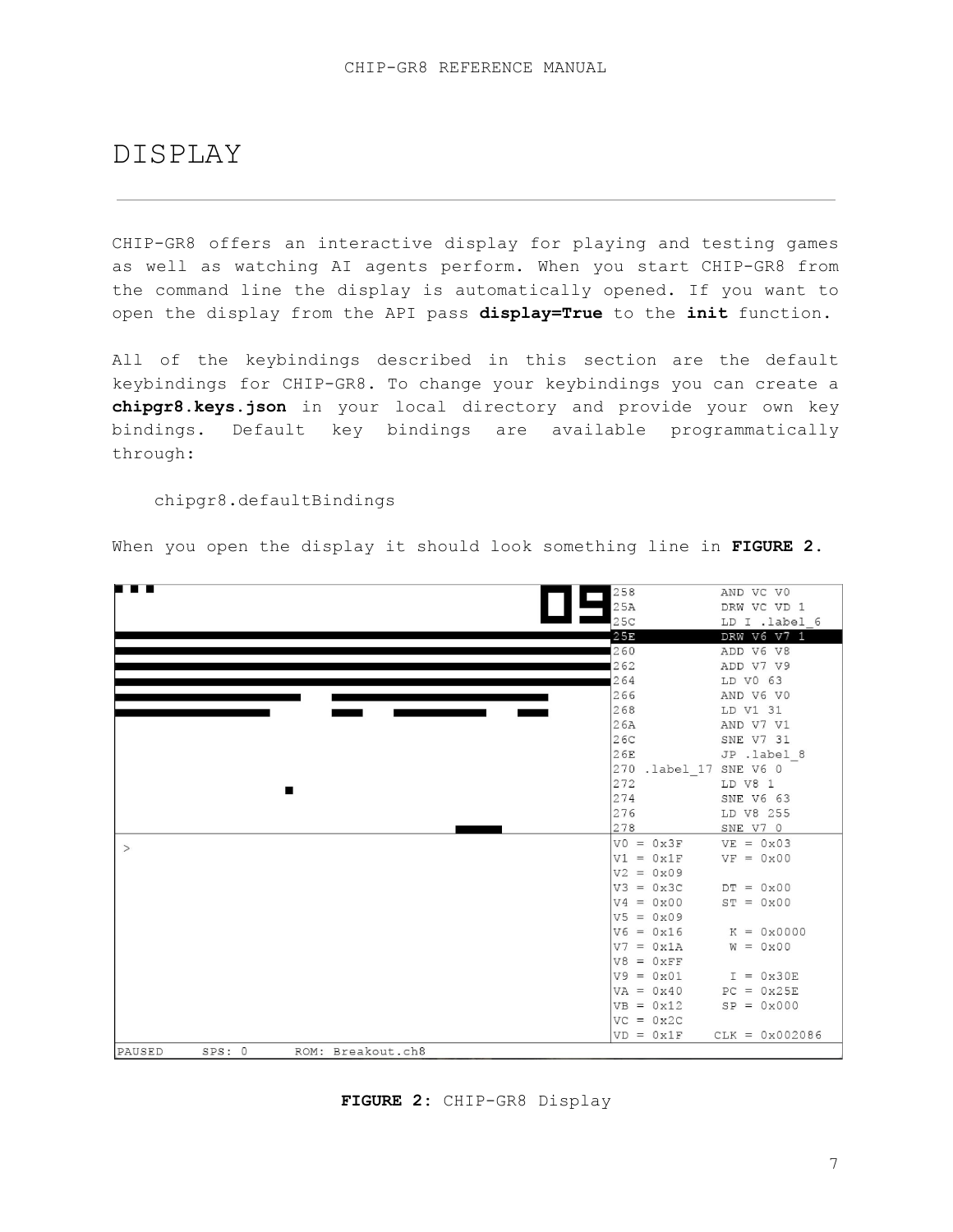To exit the window hit the close button on your OS window or hit the **ESC** key on your keyboard. Several themes are available for the display, these can either be set using the appropriate command line argument or programmatically by passing **theme=<theme>** or **foreground=<color>** or **background=<color>** to the **init** function.

The display is broken into 5 main panels:



**FIGURE 3:** Labelled CHIP-GR8 Display

# <span id="page-8-0"></span>1. Game Display

The first panel of the display shows the CHIP-GR8 game as a 64x32 grid of pixels. Due to the way CHIP-GR8 games draw to the screen most sprites flash on and off. This effect is normal. To control the game you can use the following keys to press the corresponding CHIP-8 keys:

1 2 3 4 1 2 3 C q w e r -> 4 5 6 D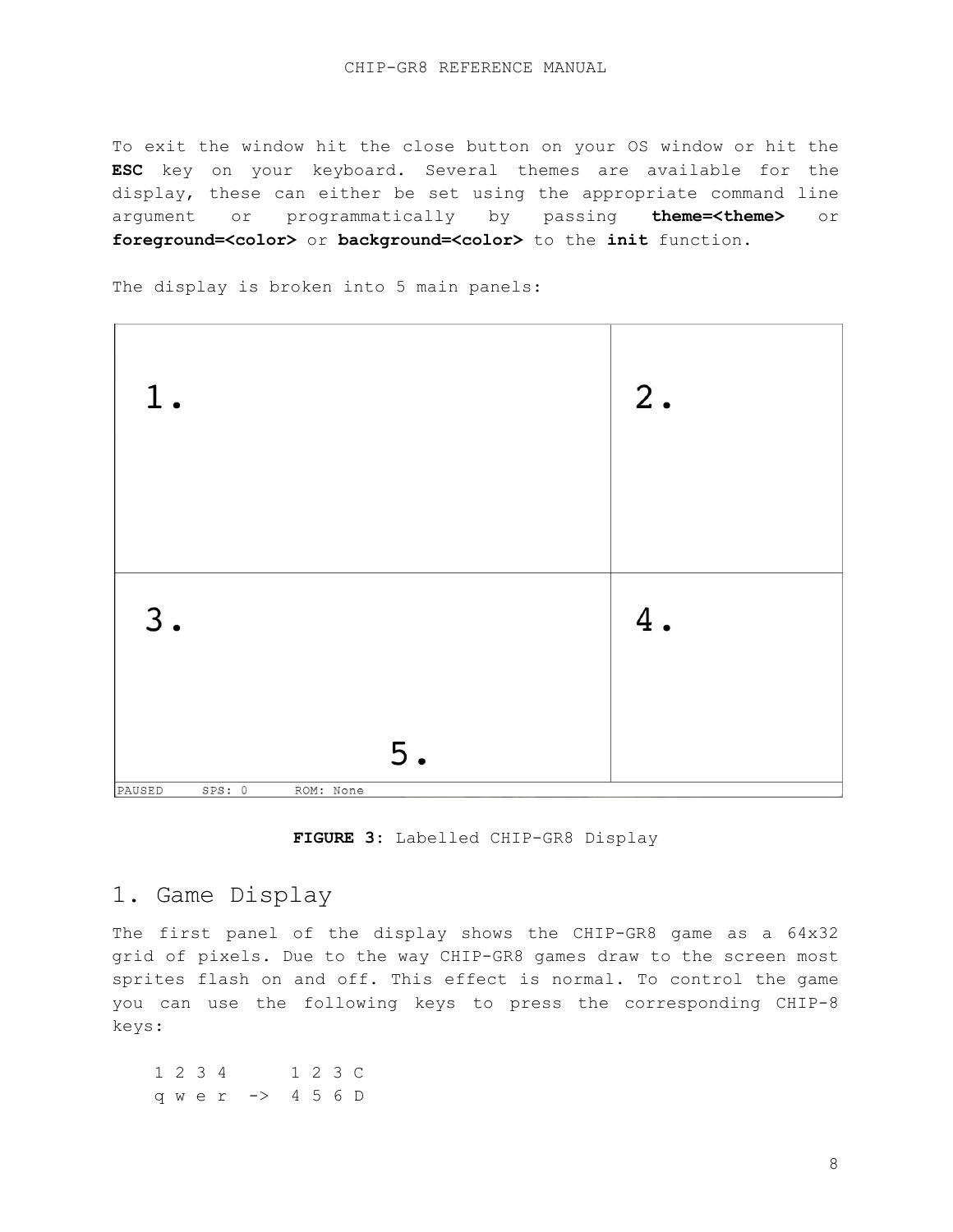| asdf    |  |  | 789E    |  |
|---------|--|--|---------|--|
| Z X C V |  |  | A O B F |  |

Every game uses slightly different control schemes, but often **q, 2, e,** and **s** are used for the four cardinal directions left, up, right, and down. The **v** key is often the start button for games.

# <span id="page-9-0"></span>2. Disassembly Source

This panel shows the disassembly source of the ROM. By default the disassembly will scroll with each step of the CHIP-8. The currently executing instruction will be highlighted. When you pause the CHIP-8 by hitting **F5** the disassembly will also pause. When paused you can scroll the disassembly with your mouse, **PageUp, PageDown, Home,** and **End**. To step through the instructions you can press or hold **F6**.

**NOTE:** There are several limitations to the CHIP-GR8 live disassembler.

The CHIP-8 is capable of writing code on the fly by storing data to program memory, but for performance reasons the live disassembly is only generated once. This means ROMs that use this technique will appear incorrect in the live disassembly.

Some ROMs make use of instructions at odd and even addresses. The CHIP-GR8 disassembler uses several heuristics to guess how instructions should be decoded, but sometimes will guess wrong or fail and resort to simply producing 'BYTE 0xXX'. This is especially common if sprite data is intermingled with program data. Be aware of these limitations if the live disassembly appears off.

# <span id="page-9-1"></span>3. Interactive REPL

The interactive REPL evaluates and executes python expressions and statements. The CHIP-GR8 python module is made available through the module variable **chipgr8** as well as the python **math** module. The current CHIP-9 VM can be accessed through the **vm** variable. Several common commands are also aliased for convenience.

| COMMAND | <b>DESCRIPTION</b>                                    |  |
|---------|-------------------------------------------------------|--|
| help    | Display short help message listing these<br>commands. |  |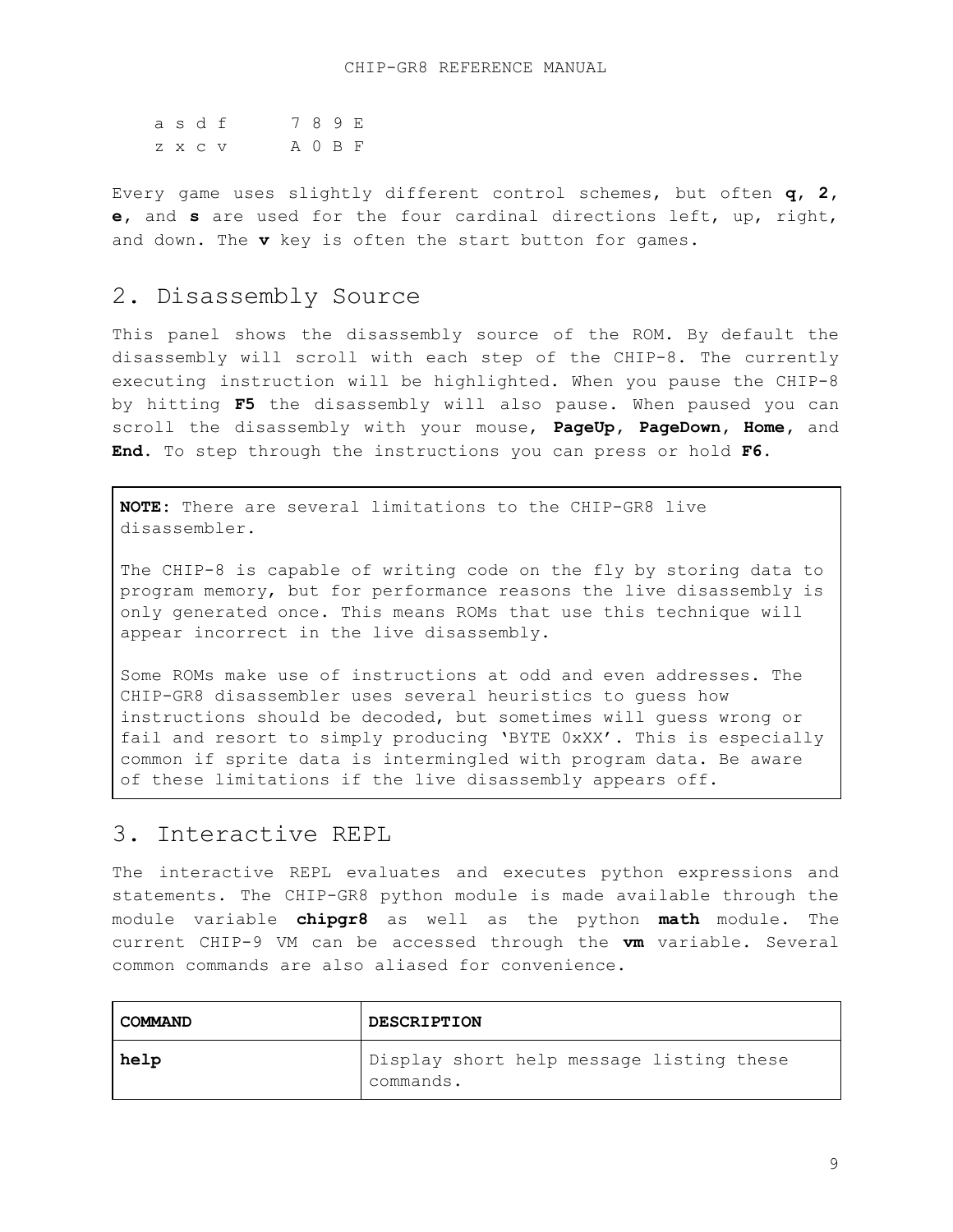| play()                 | Resume the CHIP-8 vm.                                                                                        |
|------------------------|--------------------------------------------------------------------------------------------------------------|
| reset()                | Reset the CHIP-8 vm, resetting all of RAM<br>and reloading the current ROM.                                  |
| step()                 | Step the CHIP-8 VM forward one step.                                                                         |
| Query()                | Create a new memory Query object that<br>queries the current CHIP-8 VM instance.                             |
| loadROM(rom)           | Loads rom into the current CHIP-8 VM<br>instance.                                                            |
| addBreakpoint(addr)    | Adds a breakpoint for when the program<br>counter hits addr. This will automatically<br>pause the CHIP-8 VM. |
| removeBreakpoint(addr) | Removes a breakpoint at addr.                                                                                |
| toggleBreakpoint(addr) | Toggles a breakpoint at addr.                                                                                |
| clearBreakpoints()     | Removes all current breakpoints.                                                                             |
| read (file)            | Returns the content of file as a string.                                                                     |
| write(file, content)   | Write content to file.                                                                                       |

The REPL has several limitations. Input must be a single line less than or equal to 60 characters in length. Additionally, long output from functions will be wrapped if they exceed the terminals line length.

# <span id="page-10-0"></span>4. Live Registers

This view provides the live values of the CHIP-8 registers. Many of these registers have short cryptic names. Full descriptions of each can be found in the **CHIP-8 REFERENCE** section of this manual.

These registers are extremely useful when debugging ROMs and discovering features. In particular, the **K** register represents the current input to the VM instance. This can be useful if your AI appears to not be doing anything or you want to encode the input for a new ROM.

**NOTE:** If you find that you are unable to interact with games ensure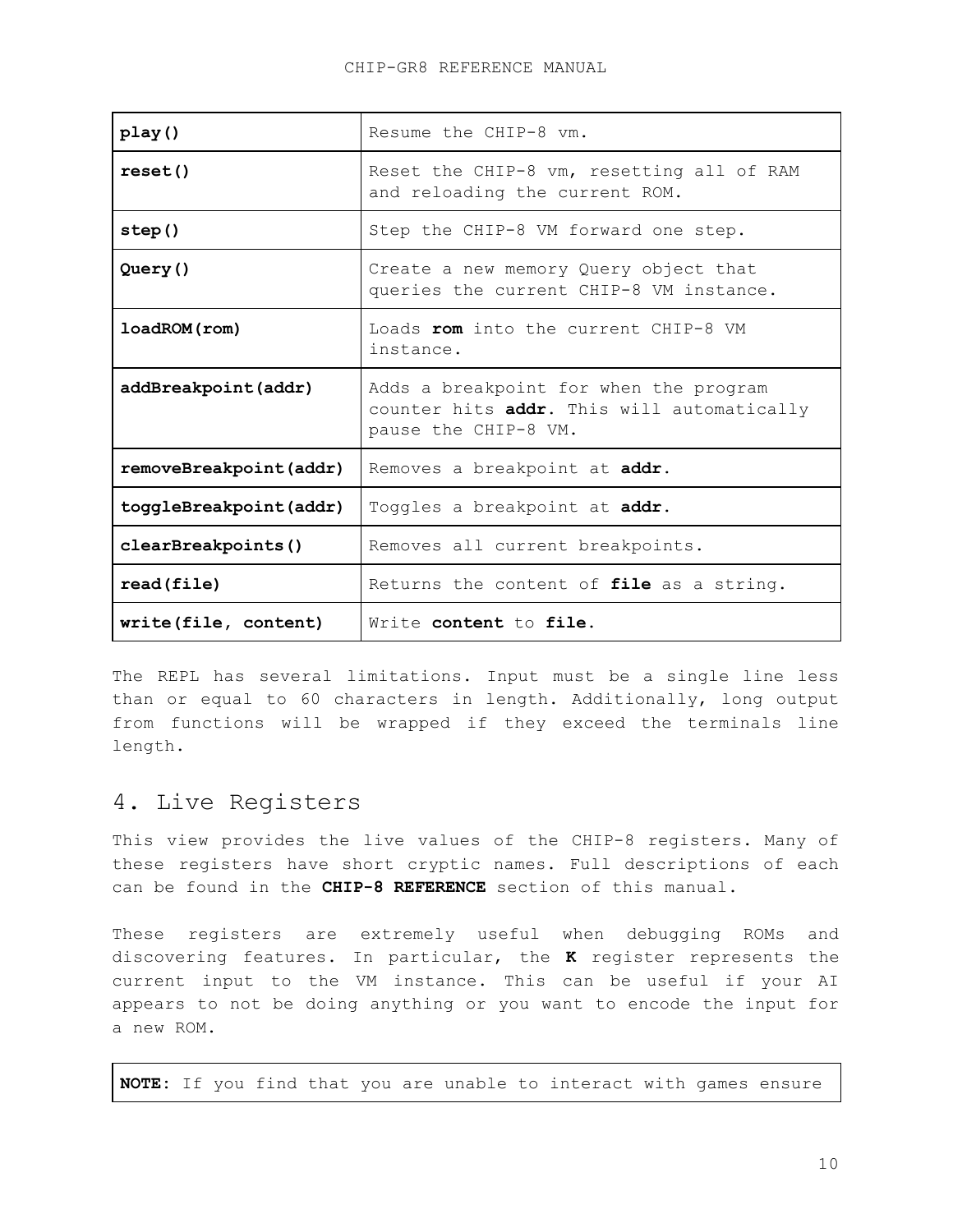that the **K** register is changing when you press keys. If it is not you probably have not set **aiInputMask** to an appropriate value. If this field is 0 you will be able to press all keys, whereas a value of 0xFFFF will not allow any of your input through. 0xFFFF is the default value when using the API. You can set **aiInputMask** from the REPL with:

```
vm.aiInputMask = 0x0
```
Or from the API with:

chipgr8.init(aiInputMask=0x0)

# <span id="page-11-0"></span>5. Status Bar

The status bar provides a quick look at basic information. This includes whether the CHIP-8 vm instance is PLAYING or PAUSED, the current Steps Per Second (SPS), and the currently loaded ROM. The SPS will try and hit the **frequency** you initialized the VM instance with, by default 600Hz, but on most machines this value will vary significantly.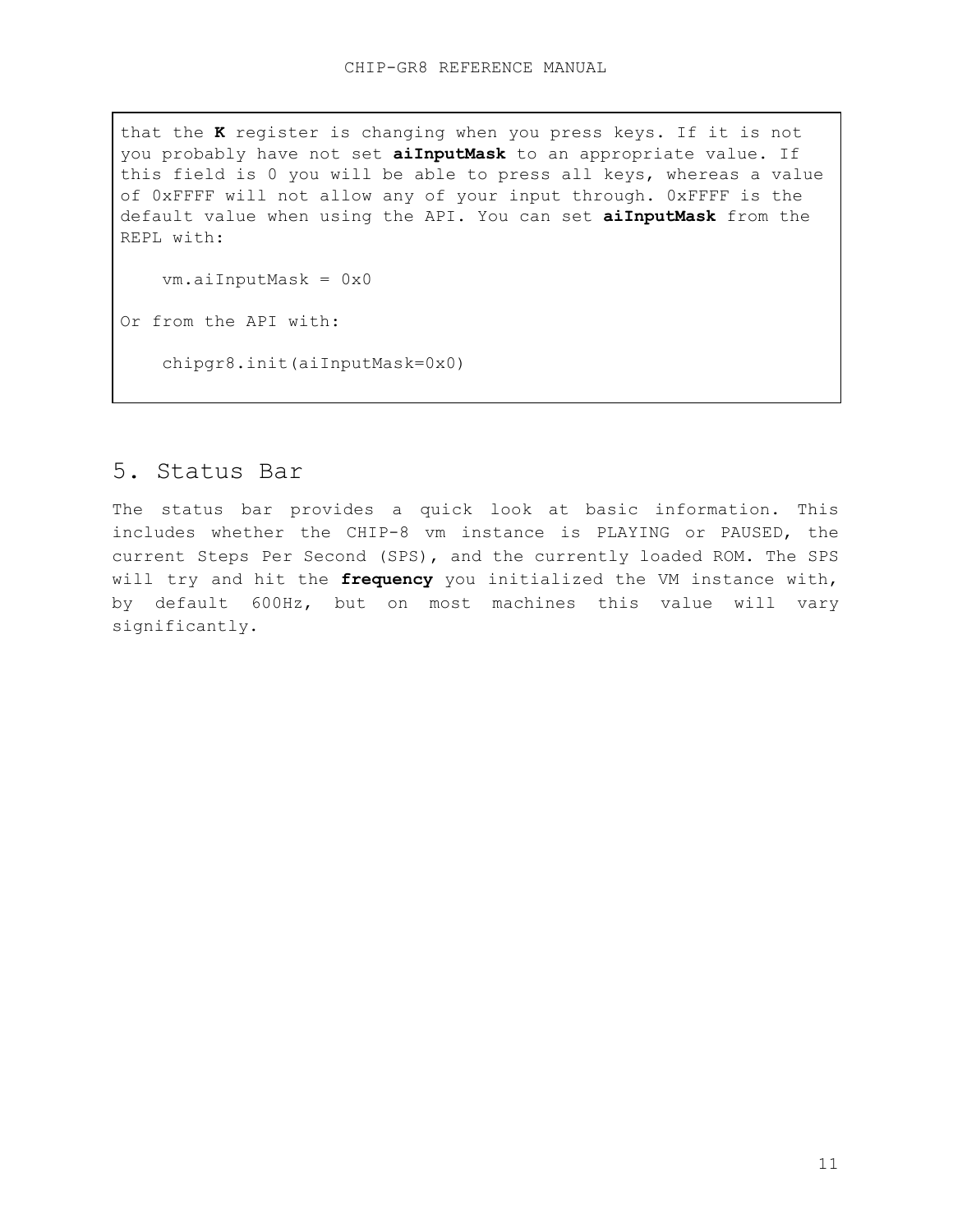# <span id="page-12-0"></span>WRITING AN AI AGENT

This example will help you write your first AI agent. An AI agent performs two key tasks, observations and actions. To get started import the CHIP-GR8 API, and a game object. The game objects provide useful defaults for observations, actions, as well as the correct ROM name. For this example we will use the game Squash. Squash is a single player Pong. We will also import random for later.

import random import chipgr8 from chipgr8.games import Squash

AI agents are trained and run in loops. This is typically done with a while loop where you wait for a VM instance to be done. For our first agent lets just pick a random action. In order to run this agent we will need to create a VM instance to run it on and load the Squash ROM.

```
vm = chipgr8.init(ROM=Squash.ROM)
```
By default the API returns a vm appropriate for running a single AI. we will now create a loop where we repeatedly choose a random action. **Squash.actions** provides a list of all the valid Squash game actions. We also need to indicate when the VM instance should be considered done. The Squash object also provides this in its set of observations, so we will observe the VM and check to see if the VM is done.

while not vm.done(): vm.act(random.choice(Squash.actions)) observations = Squash.observe(vm) vm.doneIf(observations.done)

Our AI will now run, but we will not be able to see it perform any of its actions. We can watch a replay using the **inputHistory** of our vm. The **go** method will loop the vm instance for us.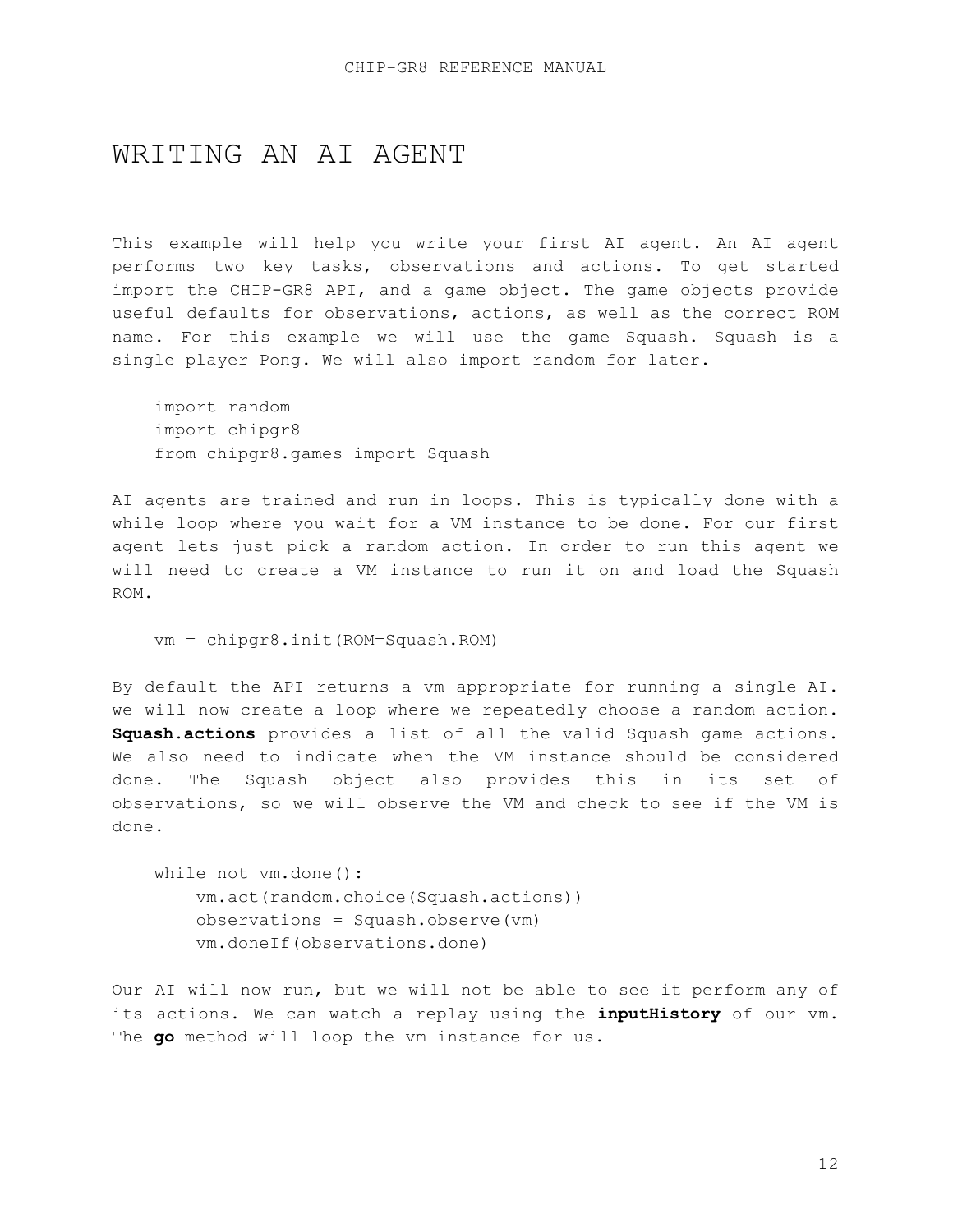```
chipgr8.init(
    ROM=Squash.ROM,
    inputHistory=vm.inputHistory,
    display=True
).go()
```
Our AI is not very good, but we can easily make it better just by running multiple random AI agents and picking the best one. Let's start by creating 100 vm instances.

```
vms = chipgr8.init(ROM=Squash.ROM, instances=100)
```
We can now iterate over the vms and run each one like we did before.

```
while not vms.done():
    for vm in vms:
        vm.act(random.choice(Squash.actions))
        observations = Squash.observe(vm)
        vm.doneIf(observations.done)
```
This approach is a little slow though since we have to run ever VM instance as part of the same process. We can take advantage of a machines multiple cores by using the vms **inParallel()** method. This method requires us to refactor our code a little bit. This method expects a function which will be called repeatedly until vm instance is done. We can do this by taking our inner section of the loop and turning it into a function.

```
def action(vm):
    vm.act(random.choice(Squash.actions))
    observations = Squash.observe(vm)
    vm.doneIf(observations.done)
```
vms.inParallel(action)

We can now just pick the best vm of the bunch. The squash Object thankfully has another observation that can help us, score. We can use the vms **maxBy** function to get the best VM.

best = vms.maxBy(lambda vm : Squash.observe(vm).score)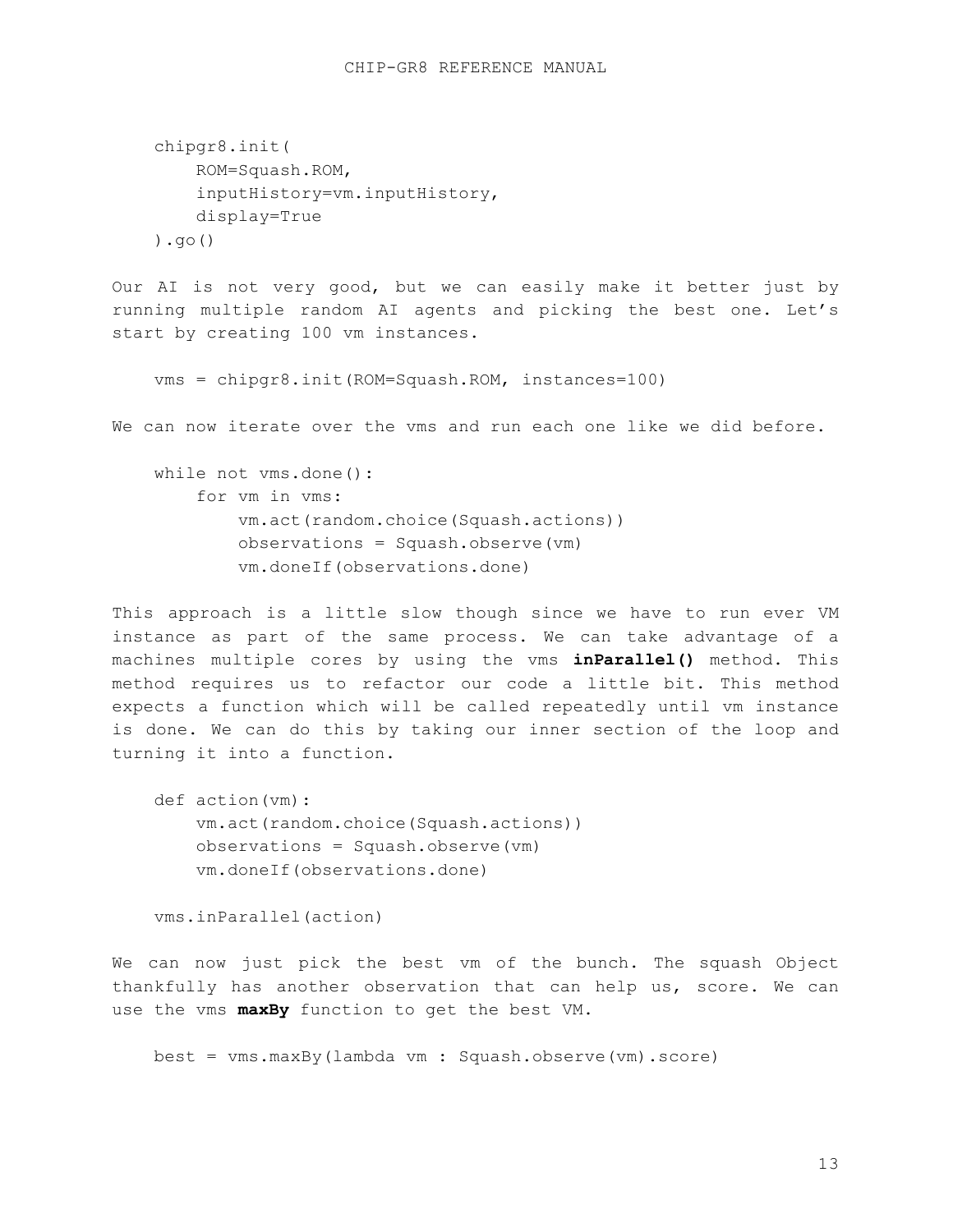We can now watch this vm like we did before using its **inputHistory**. Congratulations on writing your first CHIP-GR8 AI agent!. You can find the final code altogether below.

```
import random
import chipgr8
from chipgr8.games import Squash
# This action is performed repeatedly until the VM is done
def action(vm):
    vm.act(random.choice(Squash.actions))
    observations = Squash.observe(vm)
    vm.doneIf(observations.done)
# Create 100 CHIP-8 VM instances
vms = chipgr8.init(ROM=Squash.ROM, instances=100)
# Run all our random agents
vms.inParallel(action)
# Pick the best one
best = vms.maxBy(lambda vm : Squash.observe(vm).score)
# Show a replay of the best
chipgr8.init(
    ROM=Squash.ROM,
    inputHistory=best.inputHistory,
    display=True
).go()
```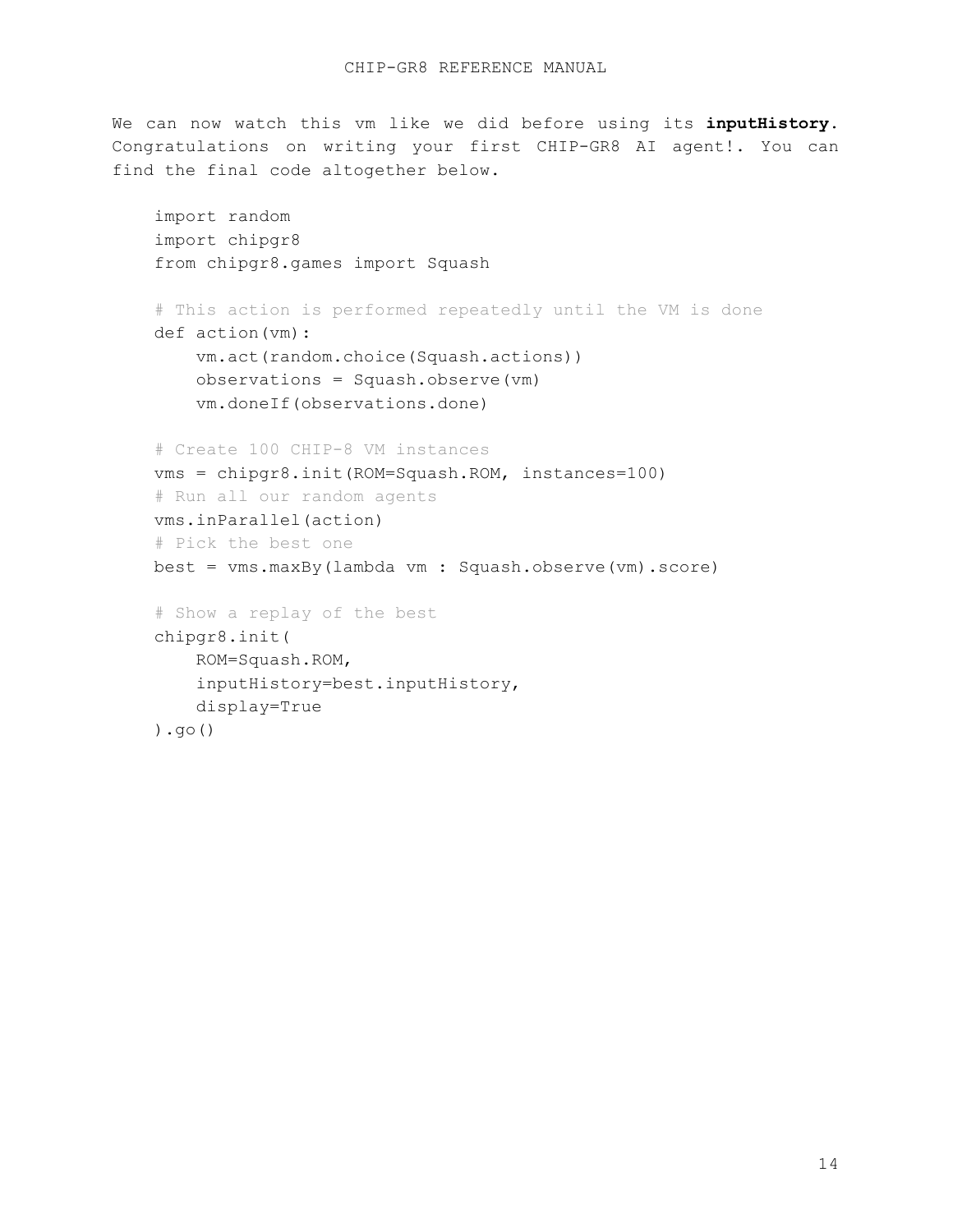# <span id="page-15-0"></span>QUERYING MEMORY

In order to support more games, or find additional values from CHIP-8 RAM for games already included with CHIP-GR8, components are provided for querying memory. These components are meant to be used in a workflow like the following:

- 1. Start the CHIP-GR8 display with the ROM you want to query.
- 2. Put the VM into a state you understand.
- 3. Create a **Query** object and use a predicate to limit the number of matches memory addresses.
- 4. Change the VM to a new state and use a new predicate to further filter the results.
- 5. Repeat step 4 until there is only a single address that matches.
- 6. Copy the **Query** out to a file.

Several steps are made easier by the fact that **Query** and **Observer** objects will print their own source code in the REPL. You can easily write these to a file using the **write** function.

# <span id="page-15-1"></span>Queries

Queries provide several predicates to limit discover memory addresses, like **eq(), dec(), lte(),** etc. A full list and description can be found in the **API REFERENCE** section of this manual.

A list of all memory addresses, along with their previously queried values can be found using the **previous** field. For example:

```
q = Query (vm)
q.eq(0x04)
print(q.previous)
```
You can instantiate a finished **Query** by providing an address instead of a VM instance. For example, to create a query that looks at address 0x200:

 $q =$  Query (0x200)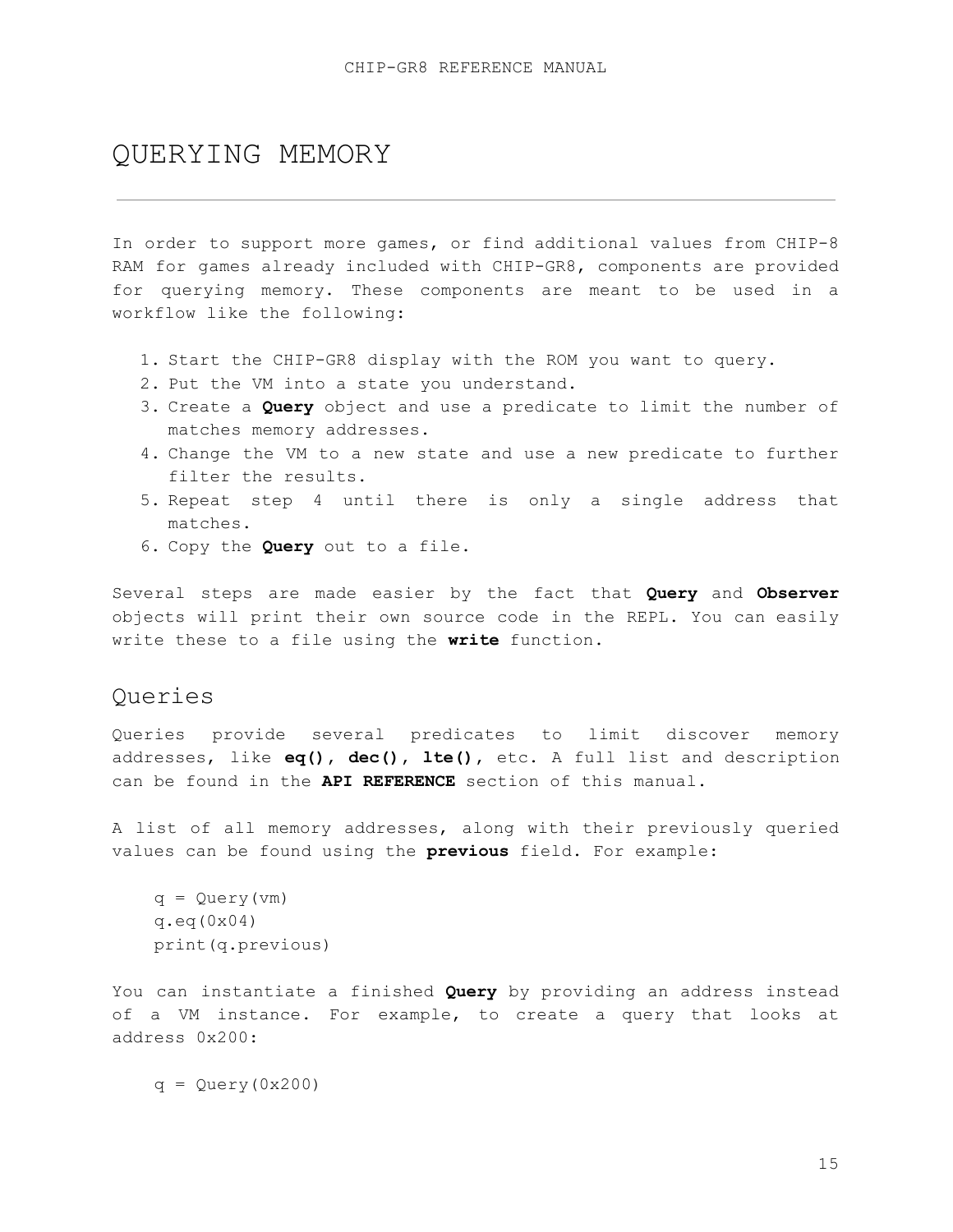This **Query** can now be used to retrieve the value in CHIP-8 RAM at 0x200 of any VM instance with:

q.observe(vm)

# <span id="page-16-0"></span>Observers

Queries can be combined using an **Observer.** An observer is just a collection of queries and functions that provides one method, **observe,** which applies all these queries and functions to a provided VM instance and returns the result as a **NamedList**, a data structure that behaves like a python list, but can be accessed by attributes and keys, for example to create a list of one element, 7, with a key 'key':

```
myNamedList = NamedList(['key'], [7])
```
To access the element you can use the following ways:

myNameList[0] # By index myNameList.key # By attribute myNameList['key'] # By key

To add queries to an observer you can call **addQuery**. This method also accepts functions that take two arguments. The first argument is all non-function observations. The second is the VM instance. This allows you to create combinational queries. For example

```
o = Observer()
o.addQuery('lives', Query(0x115))
o.addQuery('done', lambda o, vm : o.lives == 0)
```
# <span id="page-16-1"></span>Games

Games provide actions, observations, and a ROM all in one package. Several games are provided out of the box, but you can also create your own game objects for ROMs not included with CHIP-GR8.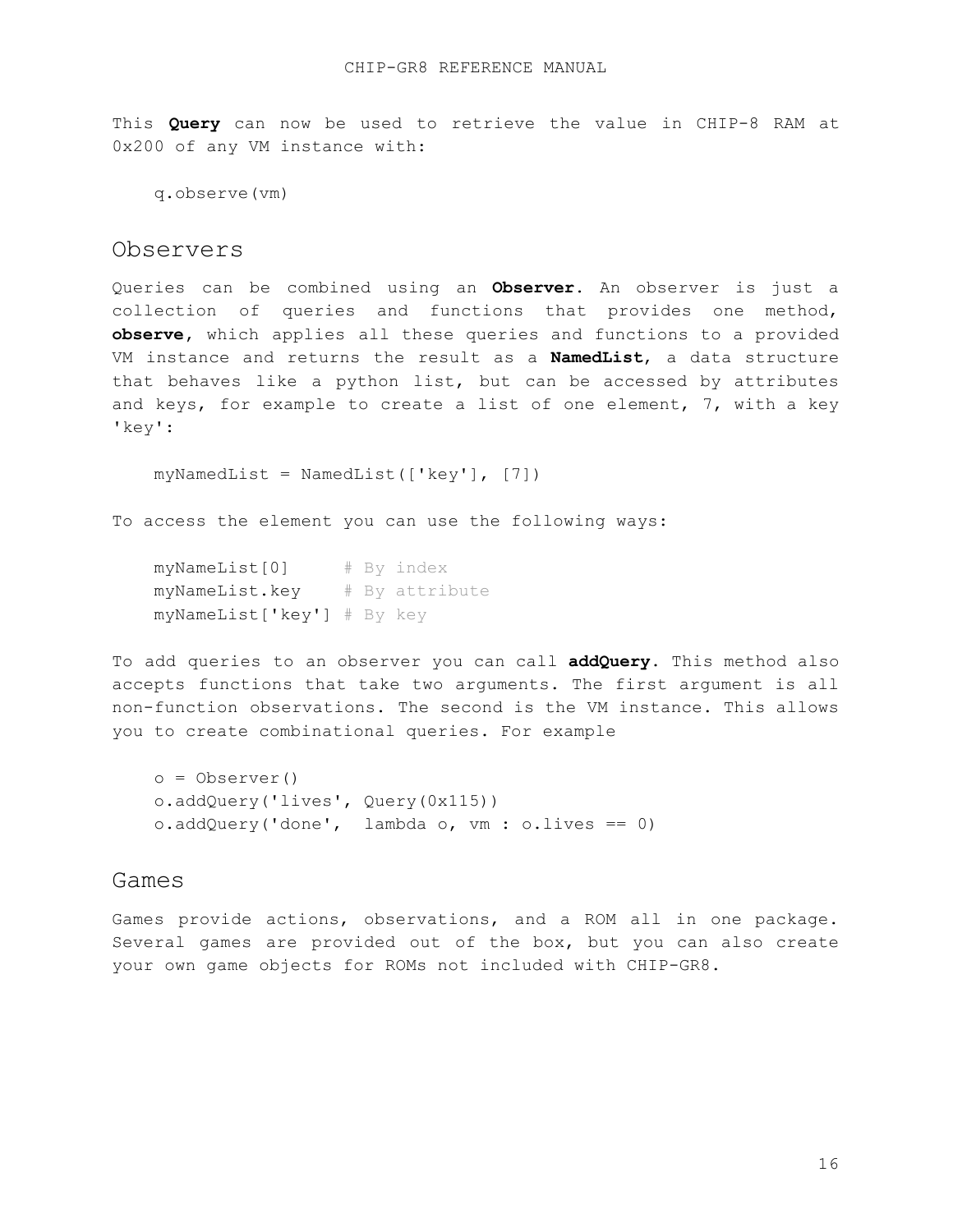# <span id="page-17-0"></span>ASSEMBLER & DISASSEMBLER

CHIP-GR8 comes equipped with a CHIP-8 assembler and disassembler. You can use it to assemble and disassemble CHIP-8 ROMSs from the command line and from your own python files. For example to assemble a short ROM:

```
chipgr8.assemble('''
    ; Displays 42 in the top right corner
        ld v0 4
        ld v1 2
        ld v2 1
        ld v3 1
        ld f v0
        drw v2 v3 5
        add v2 5
        ld f v1
        drw v2 v3 5
    .done
        jp .done
''', outPath='myROM.ch8')
```
Assembled ROMs can be disassembled. While most information is lost after assembly the disassembler does attempt to guess label positions for **JMP** and **CALL** instructions. You can disassemble this same ROM with:

```
print(chipgr8.disassemble(inPath='myROM.ch8'))
```
There are several options when disassembling. These are detailed in the **API REFERENCE** section of this manual.

The CHIP-8 assembler accepts all standard CHIP-8 instructions. All instructions are listed and detailed in the **CHIP-8 REFERENCE** section of this manual. Instructions are NOT case sensitive so the following are equivalent.

LD V0 4 ld v0 4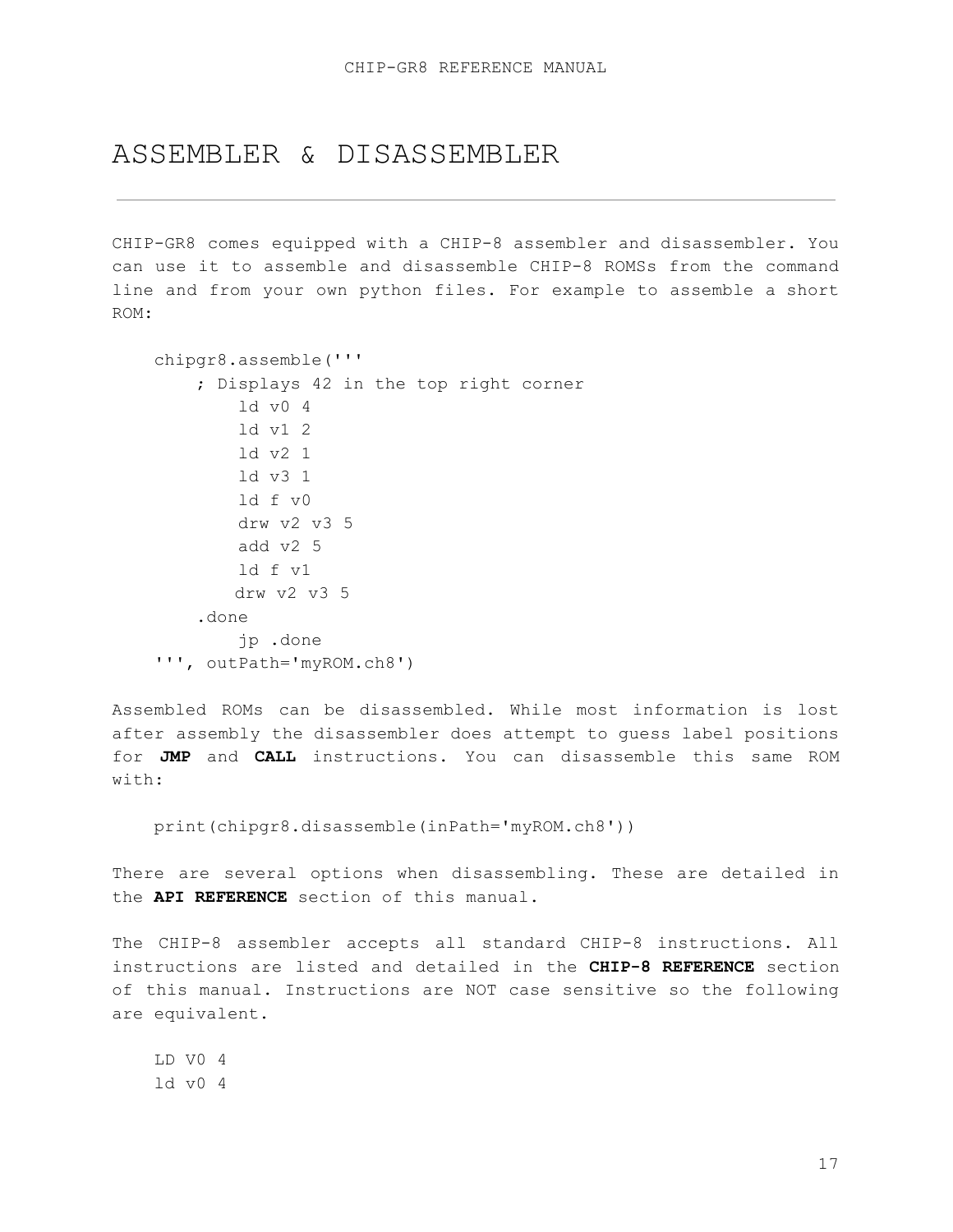The CHIP-8 assembler syntax has several additional features to make it easier to write and read ROM sources.

# <span id="page-18-0"></span>Literals

You can provide numeric literals to the assembler in decimal (default) hexadecimal or binary formats. The latter require the prefixes 0x and 0b respectively. For example the following three lines are equivalent:

ld v0 15 ld v0 0xF ld v0 0b1111

# <span id="page-18-1"></span>Comments

Comments are lines of code that will be ignored by the assembler, they can appear on the same line as valid code. Comments must begin with a semicolon. For example:

; This is a comment ld v0 4 ; This is also a comment

# <span id="page-18-2"></span>Labels

Labels are sections of code that can be jumped to, called, or loaded from. Labels get automatically converted to a memory address when assembled. All labels must begin with a period and contain no whitespace. For example:

```
.start
    ld v0 4
    ld I .sprite
    jp .start
.sprite
    byte 0xFF
   byte 0xF
```
# <span id="page-18-3"></span>Constants

Constants provide a way of aliasing registers and declaring numeric values. Constants may also refer to other constants and labels. To declare a constant simply start a line with one followed by its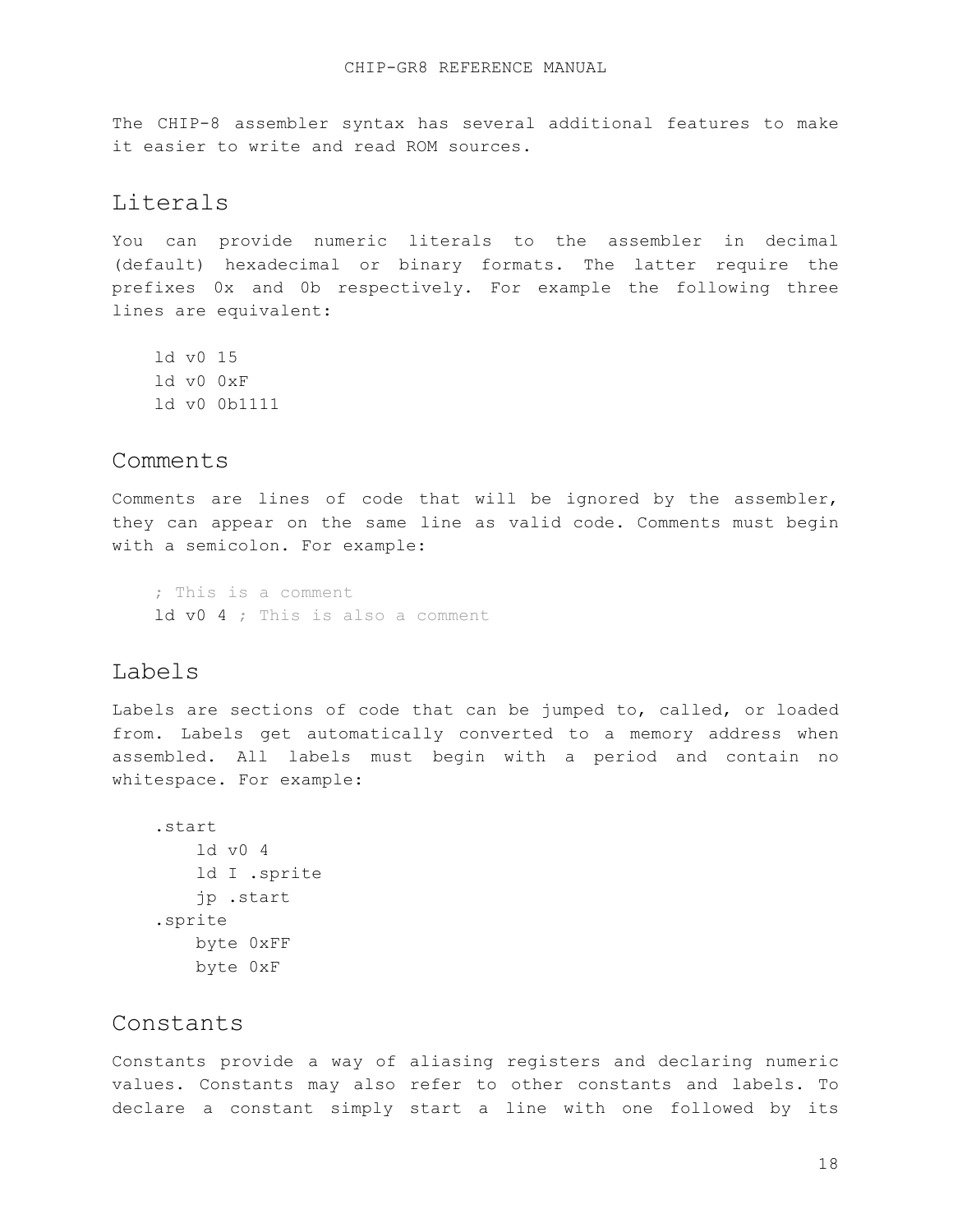value. It can then be used in place of any instruction argument.Constants must begin with the dollar sign character and contain no whitespace. Constants are particularly useful when referring to general purpose registers by their desired purpose. For example:

```
$lives v0
$startingLives 5
$start .start
    call $start
.done
    jp .done
.start
    ld $lives $startingLives
```
# <span id="page-19-0"></span>Bytes

For sprites and data you may want to insert byte data directly into your ROM. This can be done with the **BYTE** pseudo-instruction. This pseudo-instruction takes a single argument, a one byte numeric value that will be inserted into the ROM at the current location. For example:

```
.spritePlayer
   byte 0b11000000
   byte 0b11000000
   byte 0b11000000
   byte 0b11000000
.spriteBall
   byte 0b11000000
   byte 0b11000000
```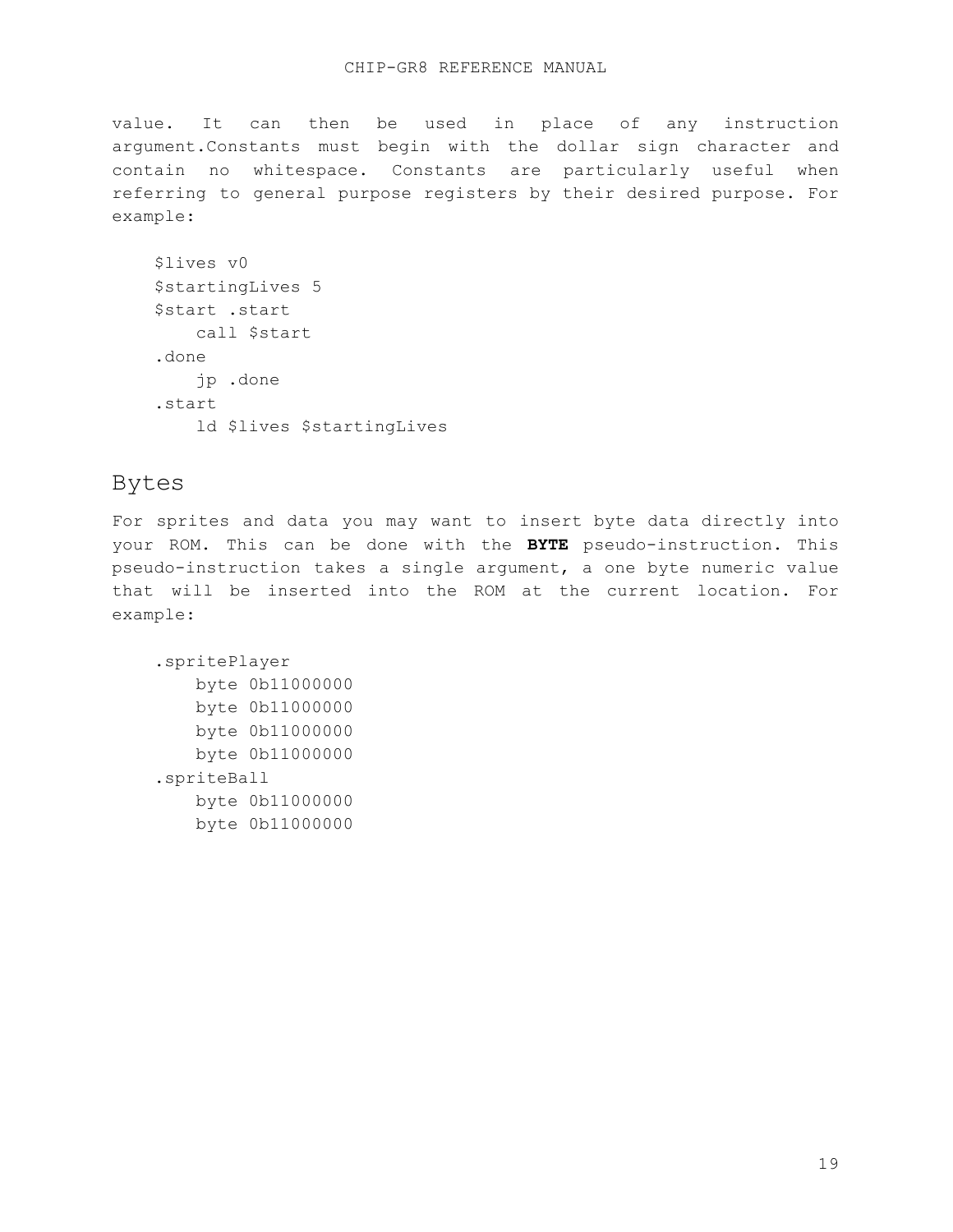# <span id="page-20-0"></span>ACKNOWLEDGEMENTS

CHIP-GR8 is only possible because of work by several people before us. We would like to thank the following people and efforts for inspiring and helping us create this library.

# **CHIP-8 design reference:**

http://devernay.free.fr/hacks/chip8/C8TECH10.HTM#2.4

**Display design reference:** https://github.com/massung/CHIP-8

**AI API reference:** https://gym.openai.com/

**Reference manual inspiration:** http://www.zachtronics.com/tis-100/

# **ROM authors:**

Andreas Gustafsson Brian Astle David Winter Fran Dachille Hans Christian Egeberg Paul Vervalin Revival Studios Roger Ivie Udo Pernisz

# **CHIP-8 creator:**

Joseph Weisbecker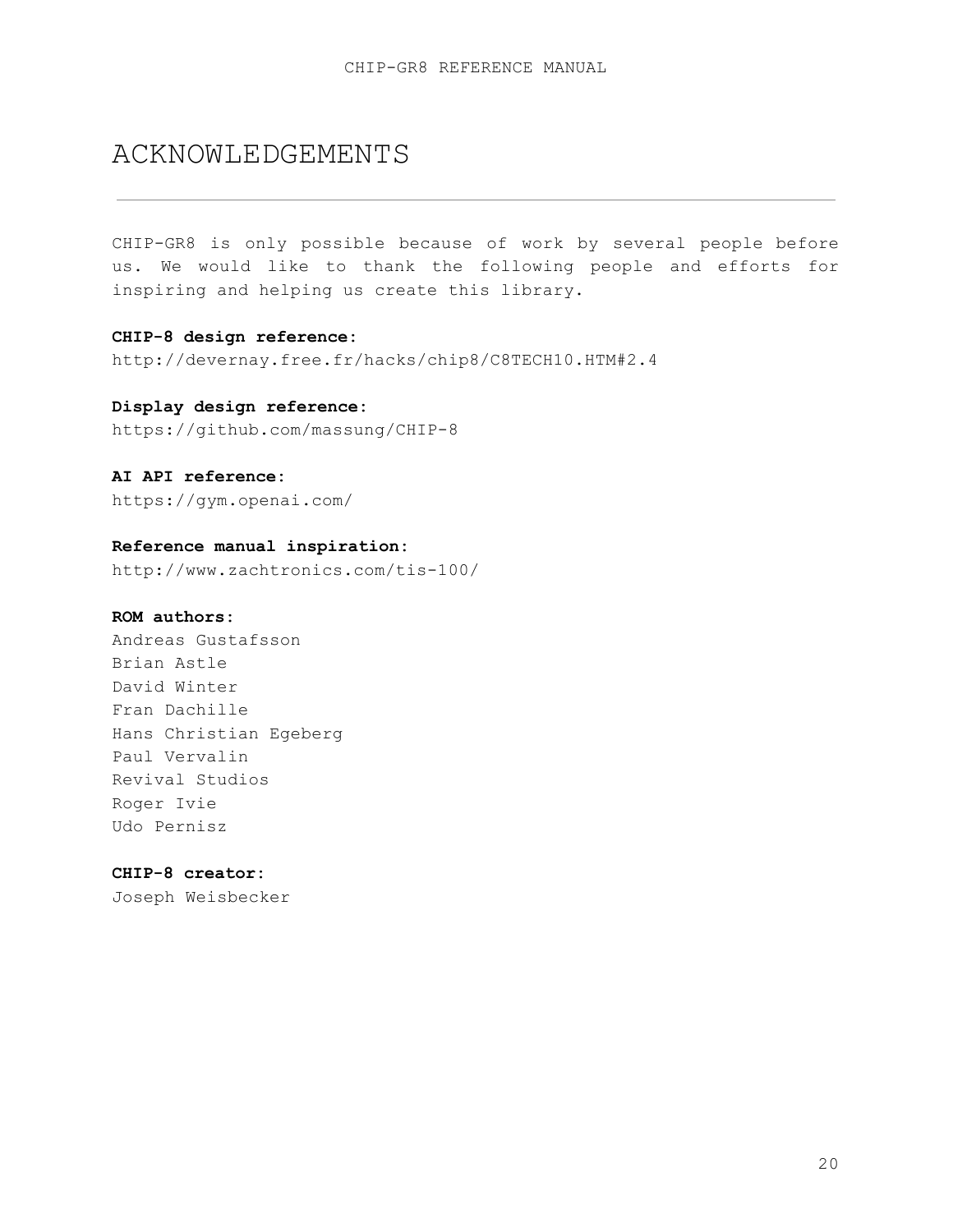# <span id="page-21-0"></span>API REFERENCE

#### **assemble(source=None, inPath=None, outPath=None)**

Converts assembly **source** code, or source code contained in **inPath** into binary data (a ROM). This ROM may optionally be written to file with the **outPath** argument.

#### **Chip8VM (Class)**

Represents a CHIP-8 virtual machine. Provides interface and controls for display and input. Rather than initializing directly, an instance of this class or its sister class **Chip8VMs** should always be instantiated using **init**.

#### **(Fields)**

### **aiInputMask**

A number that controls what keys are usable by AI agents calling **act** and what keys are usable by a user on their keyboard. For example, An **aiInputMask** of 0x0000 will prevent an AI agent from using any keys, but a user will be able to use all keys.

#### **inputHistory**

A list of number pairs that represent changes in key presses. The first value in the pair is the key value, the second is the clock value when input changed to that value.

#### **paused**

A control flag set to True if the display is paused.

#### **pyclock**

The pygame clock used to keep track of time between steps when using the CHIP-GR8 display.

#### **record**

A control flag set to True if **inputHistory** is being recorded.

#### **ROM**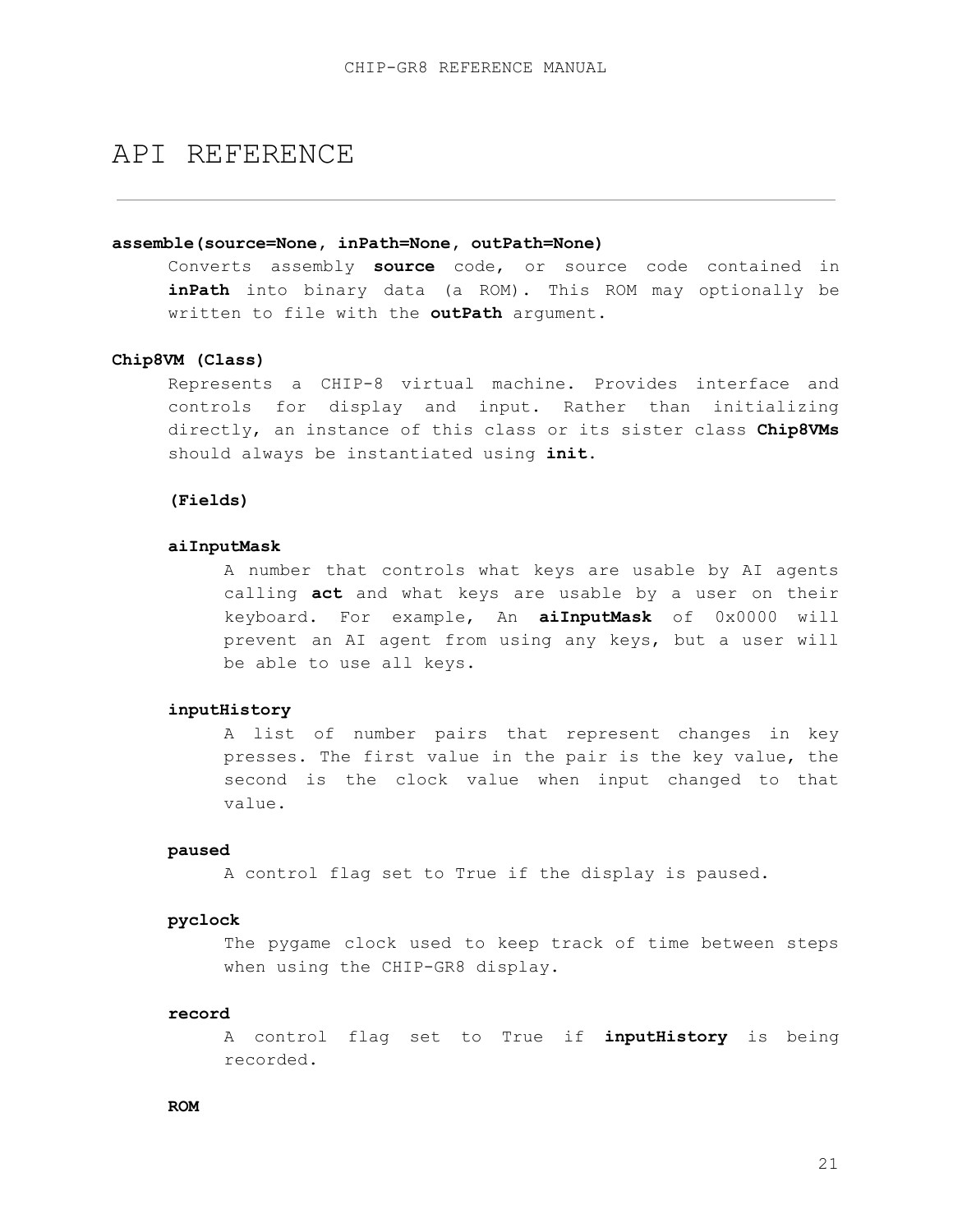The path to the currently loaded game ROM.

#### **sampleRate**

The number of steps that are performed when an AI calls **act**.

#### **smooth**

A control flag for the experimental smooth rendering mode. This mode is slow on most machines.

#### **speed**

The speed at which the UI is tied to the CHIP-8 frequency. So when speed is 1, games will appear to run at the provided freq, but when speed is 2, games will appear to run twice as fast. Must be provided as an integer

**NOTE:** Speed is heavily limited by your machine's performance, so speeds above 1 will likely be limited by your maximum framerate.

#### **VM**

A direct reference to the CHIP-8 c-struct. This provides direct memory access (eg. **VM.RAM[0x200]**) as well as register reference (eg. **VM.PC**). Use these fields with caution as inappropriate usage can result in a segmentation fault. Direct references to **VM** should not be maintained (no aliasing).

#### **(Methods)**

#### **addBreakpoint(addr)**

Add a breakpoint at **addr**. When the VM steps to this address (when PC is equal to **addr**) the CHIP-GR8 display will automatically pause.

#### **removeBreakpoint(addr)**

Remove a breakpoint at **addr**.

# **toggleBreakpoint(addr)**

Toggles a breakpoint at **addr**.

# **clearBreakpoints()**

Clear all current breakpoints.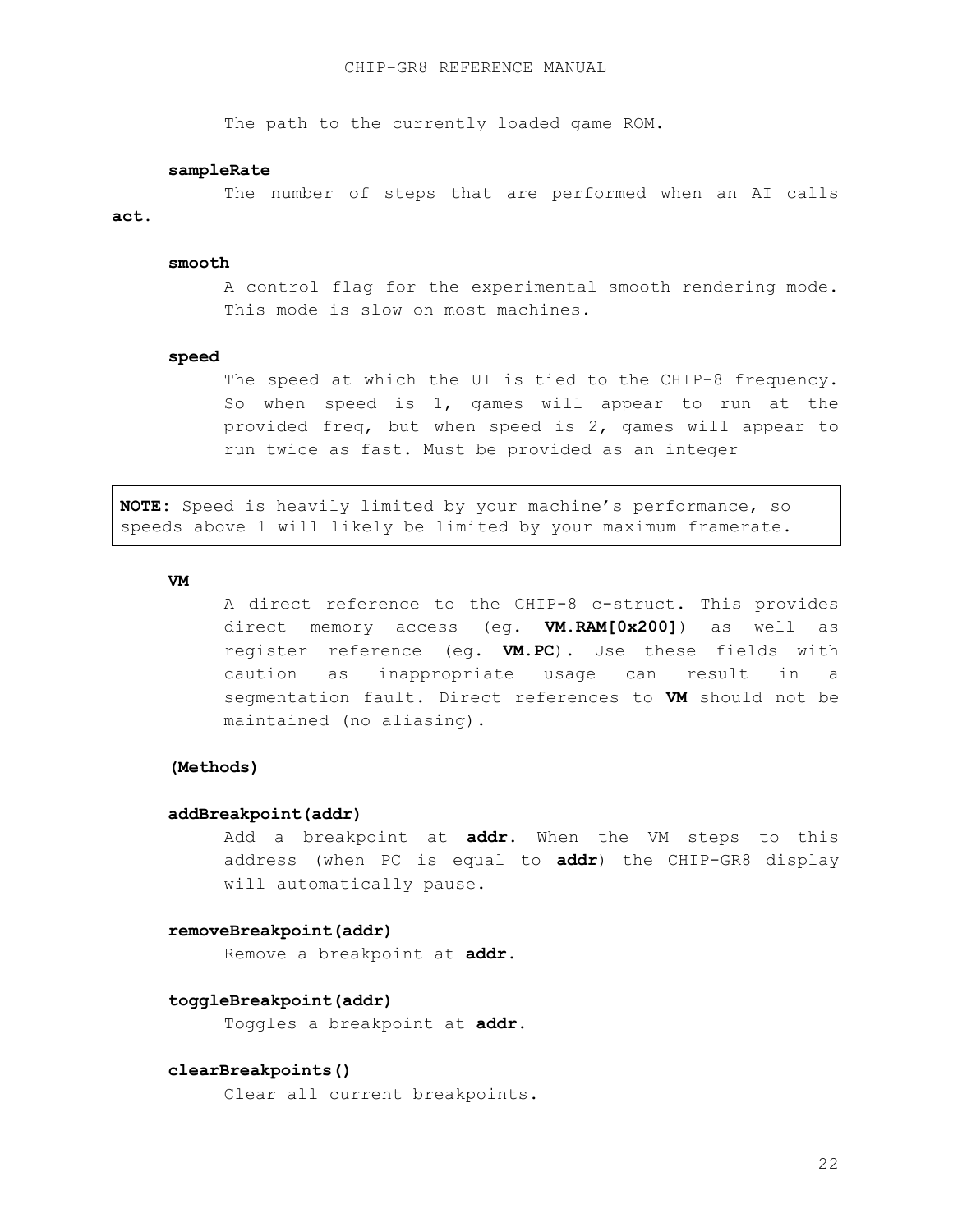# **act(action, repeat=1)**

Allows an AI agent to perform **action** (action is an input key value) and steps the CHIP-8 emulator forward **sampleRate** clock cycles. This action will be repeated **repeat** times.

### **actUntil(action, predicate)**

Performs **act(action)** in a loop until the provided predicate returns true. The predicate is called with the VM instance.

# **ctx()**

Returns an instance of the CHIP-8's VRAM in a numpy compliant format (lazyarray). Pixel values can be addressed directly. (eg. a pixel at position (16, 8) can be retrieved with **ctx()[16, 8]**). This method is safe to call repeatedly.

#### **done()**

Returns True if the VM is done and has NOT been reset.

#### **doneIf(done)**

Signals to the VM that it is done.

#### **go()**

Starts the VM in an until **done()** loop, calling **act(0)** repeatedly. This is ideal for user interaction without an AI agent.

#### **input(keys)**

Send an input key value to the CHIP-8 emulator. Input keys are masked by **aiInputMask**.

#### **loadROM(nameOrPath, reset=True)**

Loads a ROM from the provided path or searches for the name in the set of provided ROM files. If **reset** is True the VM will be reset prior to loading the ROM.

#### **loadState(path=None, tag=None)**

Load a CHIP-8 emulator state from a **path** or by associated **tag**, restoring a previous state of **VM**.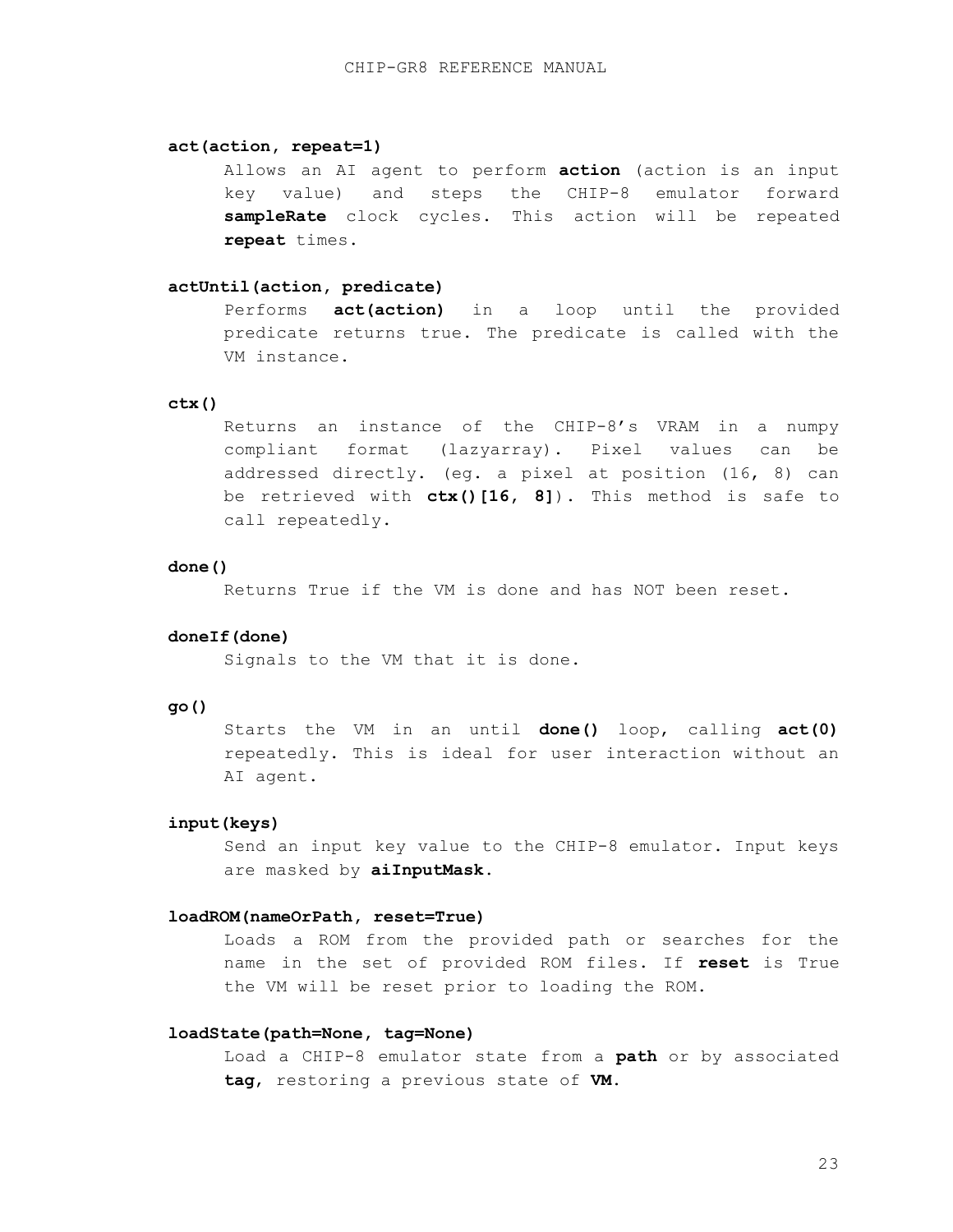#### **saveState(path=None, tag=None, force=False)**

Save the current CHIP-8 emulator state to a **path** or **tag**. If **force** is True files will be overwritten.

#### **reset()**

Reset the VM with the current ROM still loaded.

#### **step()**

Step the VM forward 1 clock cycle.

# **Chip8VMs (Class)**

Represents a collection of CHIP-8 virtual machines. Provides an interface for interacting with and filtering several virtual machines at the same time. This class is iterable, and will iterate over all vms that are NOT **done()**.

#### **(Methods)**

# **done()**

Returns True if all VM instances are done.

#### **find(predicate)**

Find a specific VM using a function **predicate** that takes a VM as an argument and returns True or False. Returns the first VM for which the **predicate** was True. Searches done and not done vms.

# **inParallel(do)**

Performs a function **do** on all not done vms in parallel. The function is expected to take the VM as an argument. When using this method external VM references can become out of date due to pickling across processes.

#### **maxBy(projection)**

Returns the VM with the maximum value by the given **projection**, a function that takes a VM as its argument and returns a comparable value.

#### **minBy(projection)**

Returns the VM with the minimum value by the given **projection**, a function that takes a VM as its argument and returns a comparable value.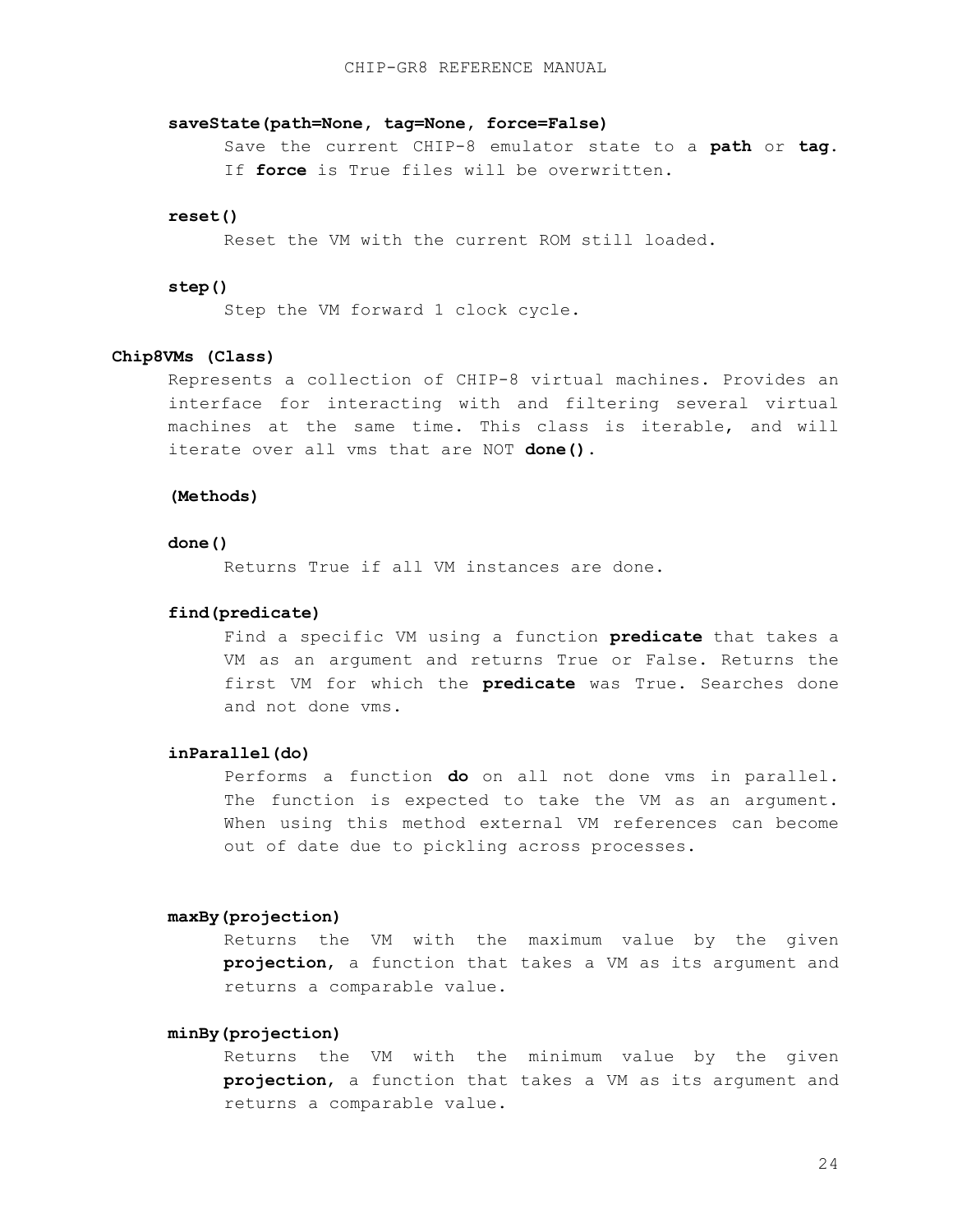### **reset()**

Resets all the vms.

# **defaultBindings**

Default key bindings for the CHIP-GR8 display as a python dictionary.

# **disassemble((Parameters))**

Converts a binary ROM into an assembly source file. Returns the source. Provides option for disassembling with labels and special formats.

#### **(Parameters)**

#### **buffer=None**

The binary ROM to disassemble as a set of bytes. Optional if **inPath** is provided.

# **inPath=None**

The path to a binary ROM to disassemble. Optional if **buffer** is provided.

# **outPath=None**

If the path is provided, the source code is written to that file.

# **labels={}**

A dictionary used to generate labels. If None is passed, labels will not be generated in the source.

### **decargs=True**

If True, instruction numerical operands will be output in decimal rather than hexadecimal.

# **srcFormat='{label}{labelSep}{prefix}{instruction}\n'**

A format string for lines of source code. Can contain the following variables **label**, **labelSep**, **prefix**, **instruction**, **addr**, and **dump**. For example for hexdump with address use:

srcFormat='{addr} {dump}'

 $labeledSep = ' \n\cdot l'$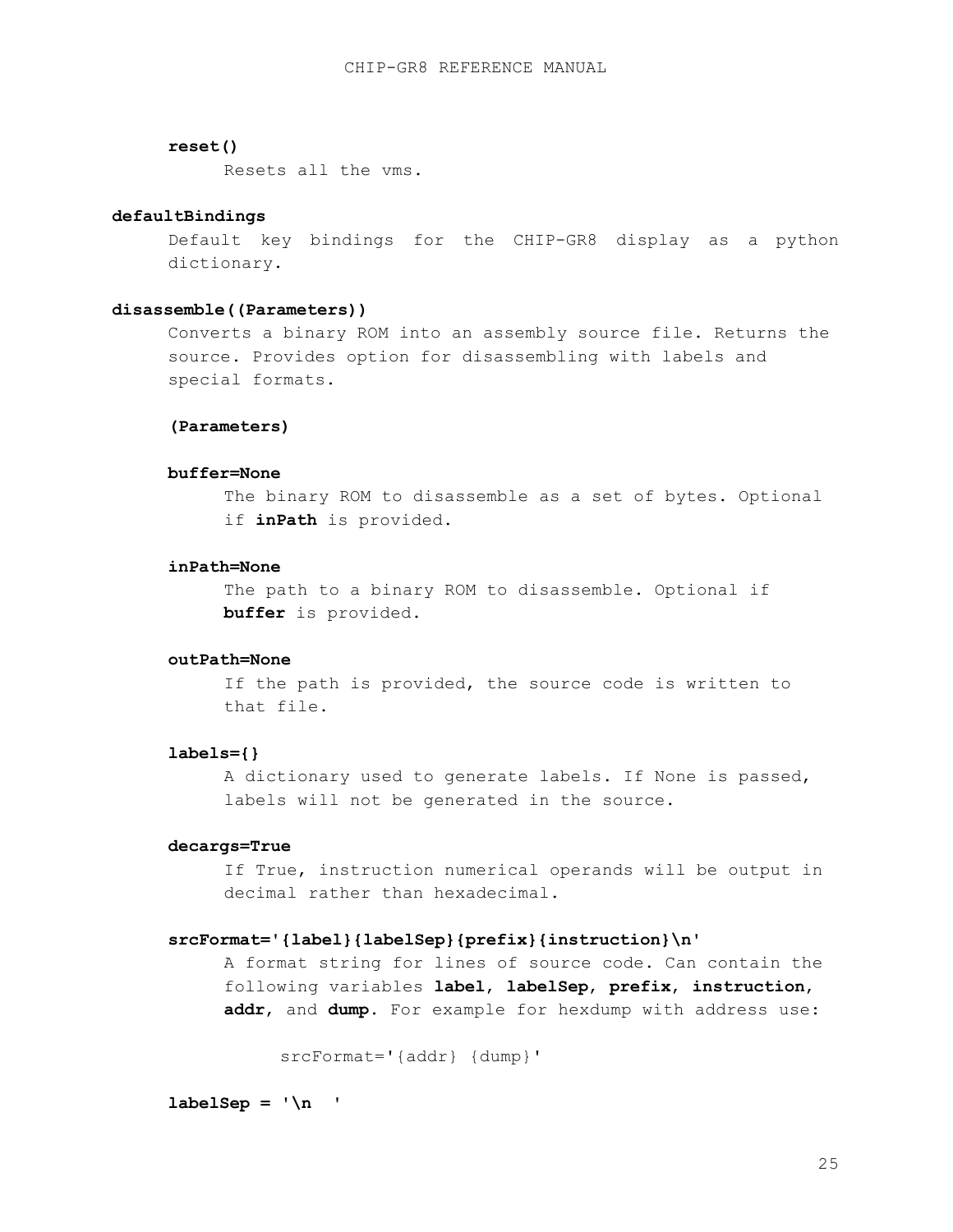The string used to separate labels from instructions.

#### **prefix=' '**

The string used to prefix all instructions.

# **addrTable={}**

A table that will have addresses as keys and instructions as values.

# **findROM(rom)**

Returns the path to **rom** if it is one of the included ROMs.

### **Game (Class)**

A generic class for game specific data. Game specific instances of this class exist for each included ROM.

# **(Fields)**

#### **actions**

A list of valid actions (key values) for the given game.

# **ROM**

The name of the ROM file for this game.

# **(Methods)**

#### **observe(vm)**

Returns a set of game specific observations given a vm.

#### **hexdump(buffer=None, inPath=None, outPath=None)**

Dumps a **buffer** or file at **inPath** as a set of 16bit hexadecimal values on each line (the number of bits that correspond to a CHIP-8 instruction). Writes the data to **outPath** if provided.

#### **init((Parameters))**

Returns an instance of **Chip8VM** or **Chip8VMs**. Used to configure the virtual machines for a user or a given AI agent.

#### **(Parameters)**

### **ROM=None**

If provided will load a ROM into the VM instance or instances.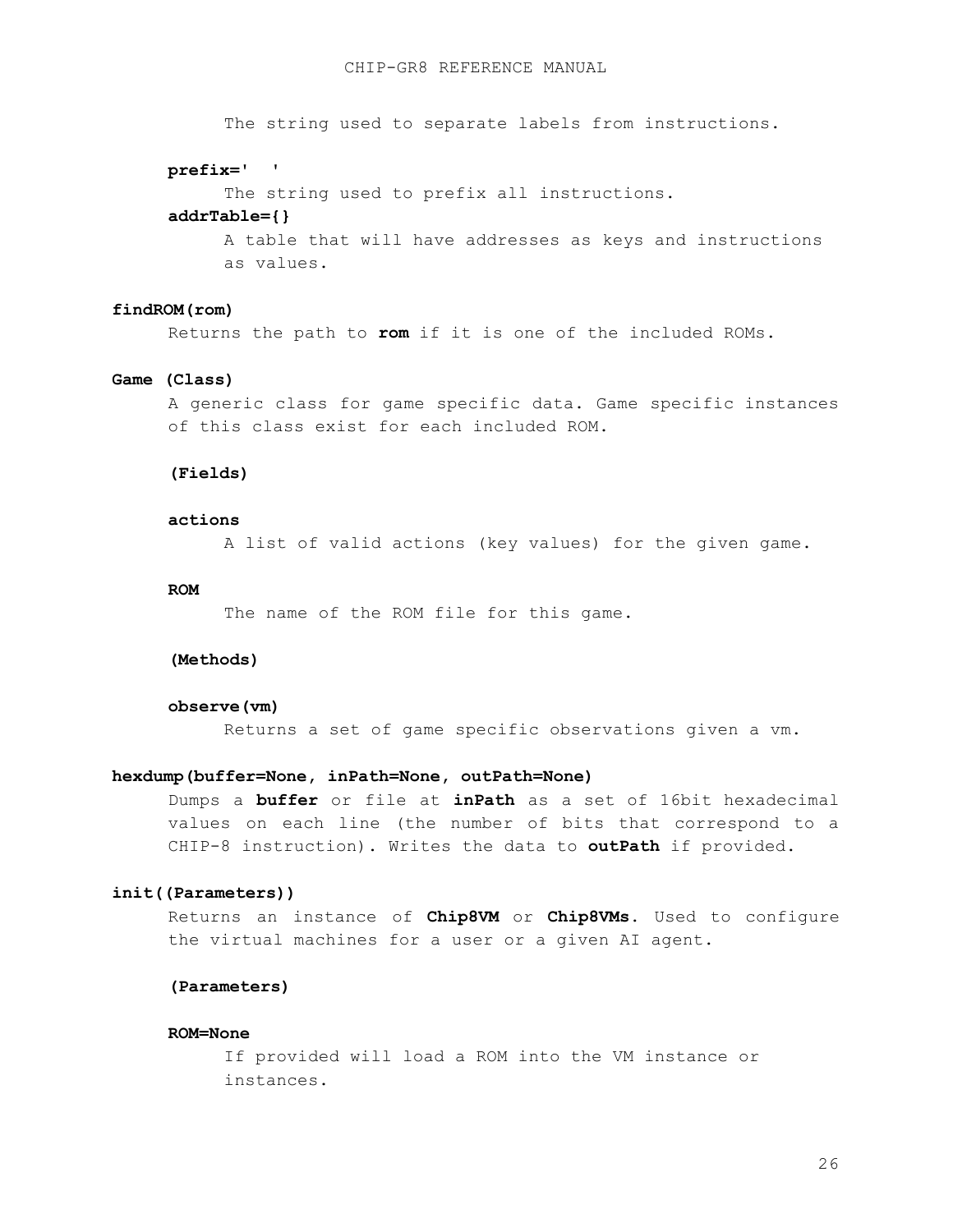#### **frequency=600**

The starting **frequency** of the VM instance or instances. Will automatically be set to the closest multiple of 60 less than or equal to the provided **frequency**.

#### **loadState=None**

A path or tag to a VM save state that will be loaded into each VM instance or instances.

# **inputHistory=None**

If provided user and AI input will be ignored and the history will be used to reproduce the same events.

# **sampleRate=1**

The number of steps that are performed when an AI calls

# **act**.

# **instances=1**

The number of VM instances to create.

#### **display=False**

If True, the VM will create a CHIP-GR8 display. Cannot be True if instances does not equal 1.

# **smooth=False**

If True, enables the experimental smooth rendering mode. This mode is slow on most machines.

#### **startPaused=False**

If True, the VM instance will start paused.

#### **aiInputMask=0xFFFF**

The keys usable to the AI agent as a bitmask. The keys available to the user are the bitwise inverse of this mask.

# **foreground=(255, 255, 255)**

The foreground color of the CHIP-GR8 display as an RGB tuple or hex code.

# **background=(0, 0, 0)**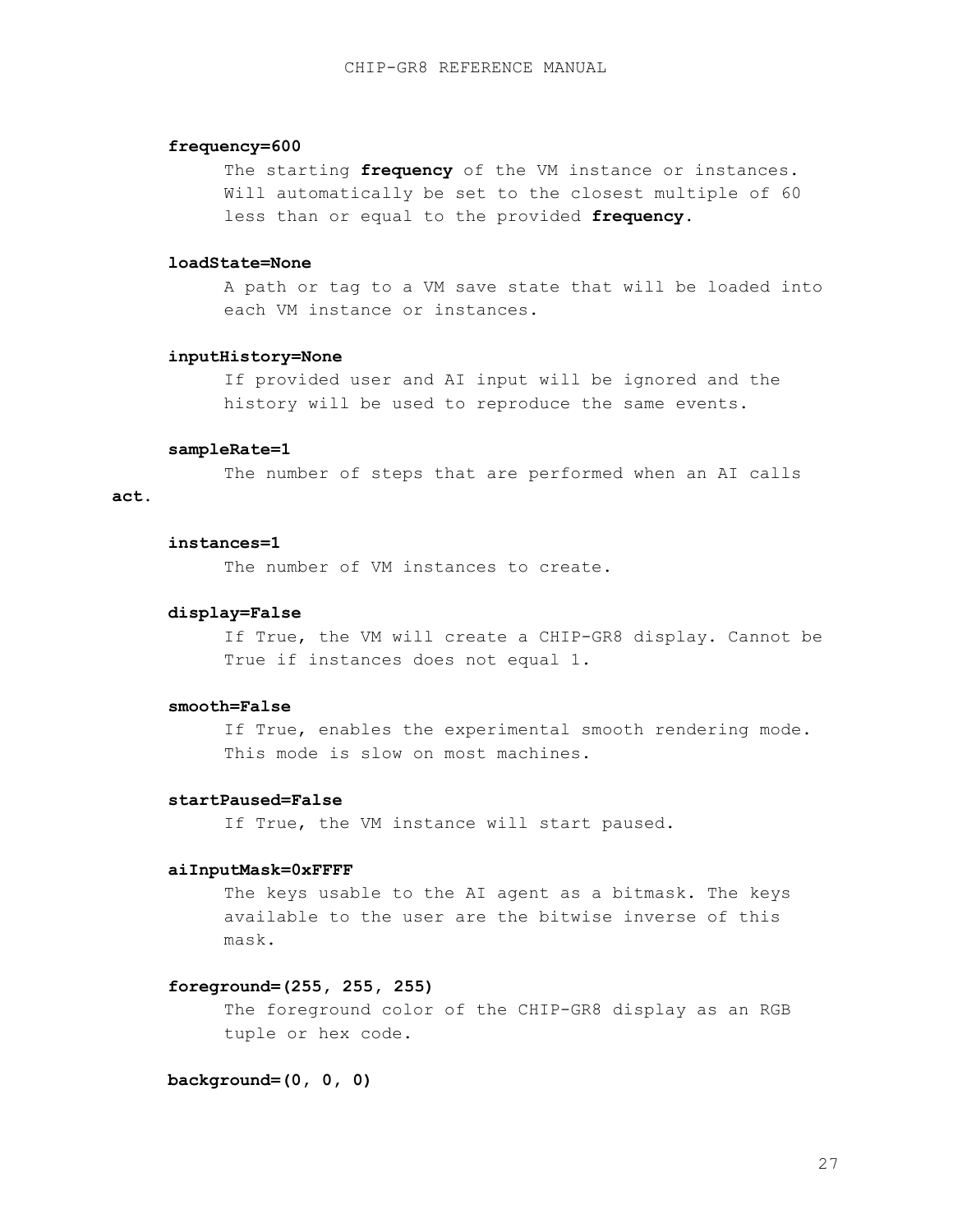The background color of the CHIP-GR8 display as an RGB tuple or hex code.

#### **theme=None,**

The foreground/background color provided as a tuple.

#### **autoScroll=True**

If True, this disassembly source will automatically scroll when the CHIP-GR8 display is open and a ROM is running.

#### **speed**

The speed at which the UI is tied to the CHIP-8 frequency. So when speed is 1, games will appear to run at the provided freq, but when speed is 2, games will appear to run twice as fast. Must be provided as an integer.

# **NamedList (Class)**

A list-like structure that allows elements to be accessed by named properties. Behaves like a python list, can be iterated, indexed, spliced, and measured with **len()**.

# **(Fields)**

#### **names**

A list of keys for the list in order.

### **values**

A list of values for the list in order.

#### **(Methods)**

### **append(name, value)**

Append a **name** and **value** to the list.

### **nparray()**

Retrieve the values of the list as an numpy ndarray.

# **tensor()**

Retrieve the values of the list as a tensorflow tensor.

### **Observer (Class)**

Represents a collection of queries that can be applied to a VM acquiring a set of observations.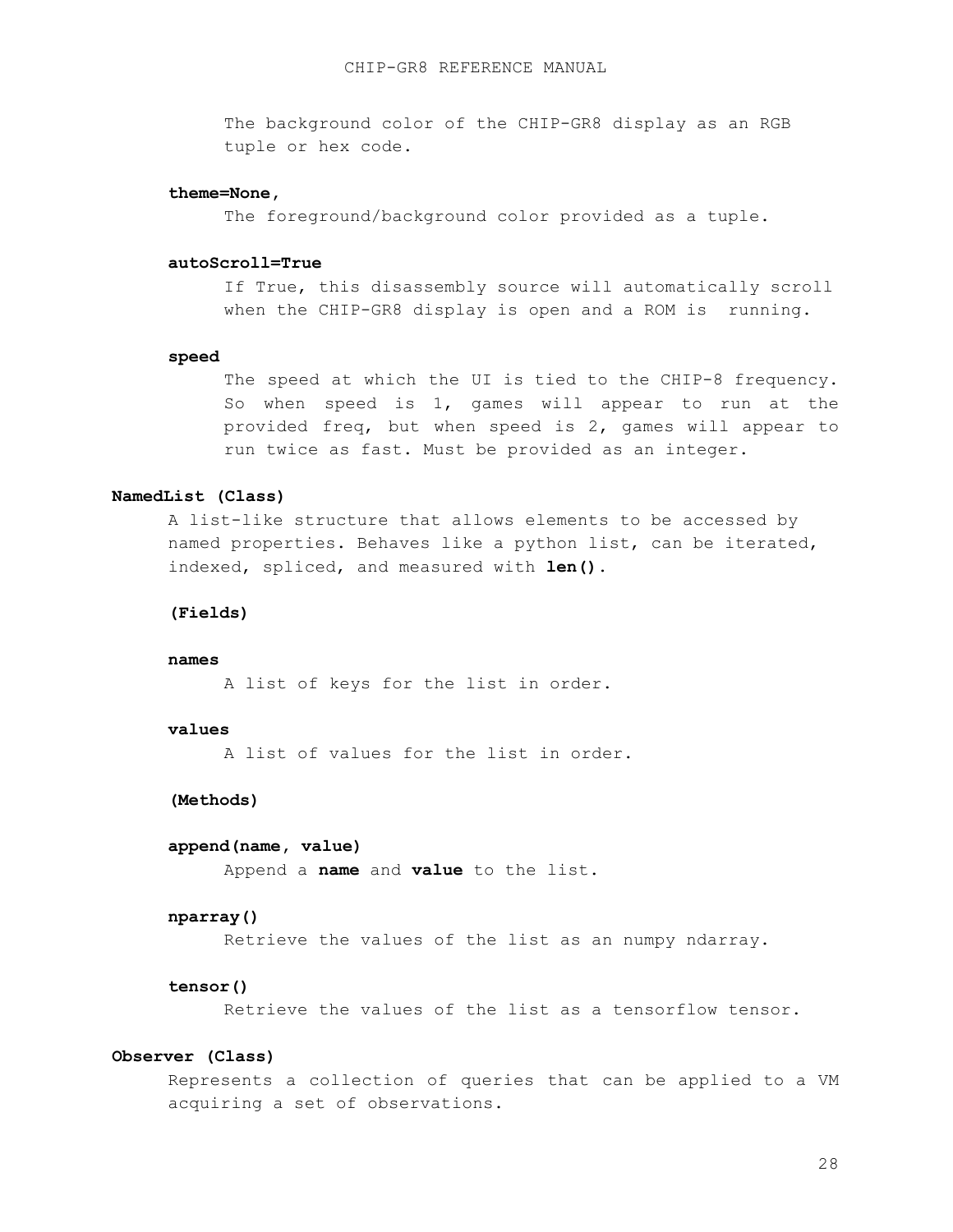# **(Methods)**

#### **addQuery(name, query)**

Add a query with an associated name to an observer. Accepts either a finalized query or a function that accepts a set of observations (**NamedList**) as the first argument and a VM instance as its second argument. This function argument can be used to create compound queries.

#### **observe(vm)**

Retrieve a set of observations as a **NamedList** given a **vm** instance.

# **Query (Class)**

Used to find a specific memory address. When using a query to search for a memory address, several predicates can be used to filter the query.

# **(Fields)**

#### **done**

True if the query has found 0 or 1 addresses.

#### **Success**

True if the query has found 1 address.

# **(Methods)**

#### **dec()**

Filter queiried memory addresses by values that have decreased since the last query.

#### **eq(value)**

Filter queiried memory addresses by values that equal **value**.

#### **gt(value)**

Filter queiried memory addresses by values that are greater than **value**.

#### **gte(value)**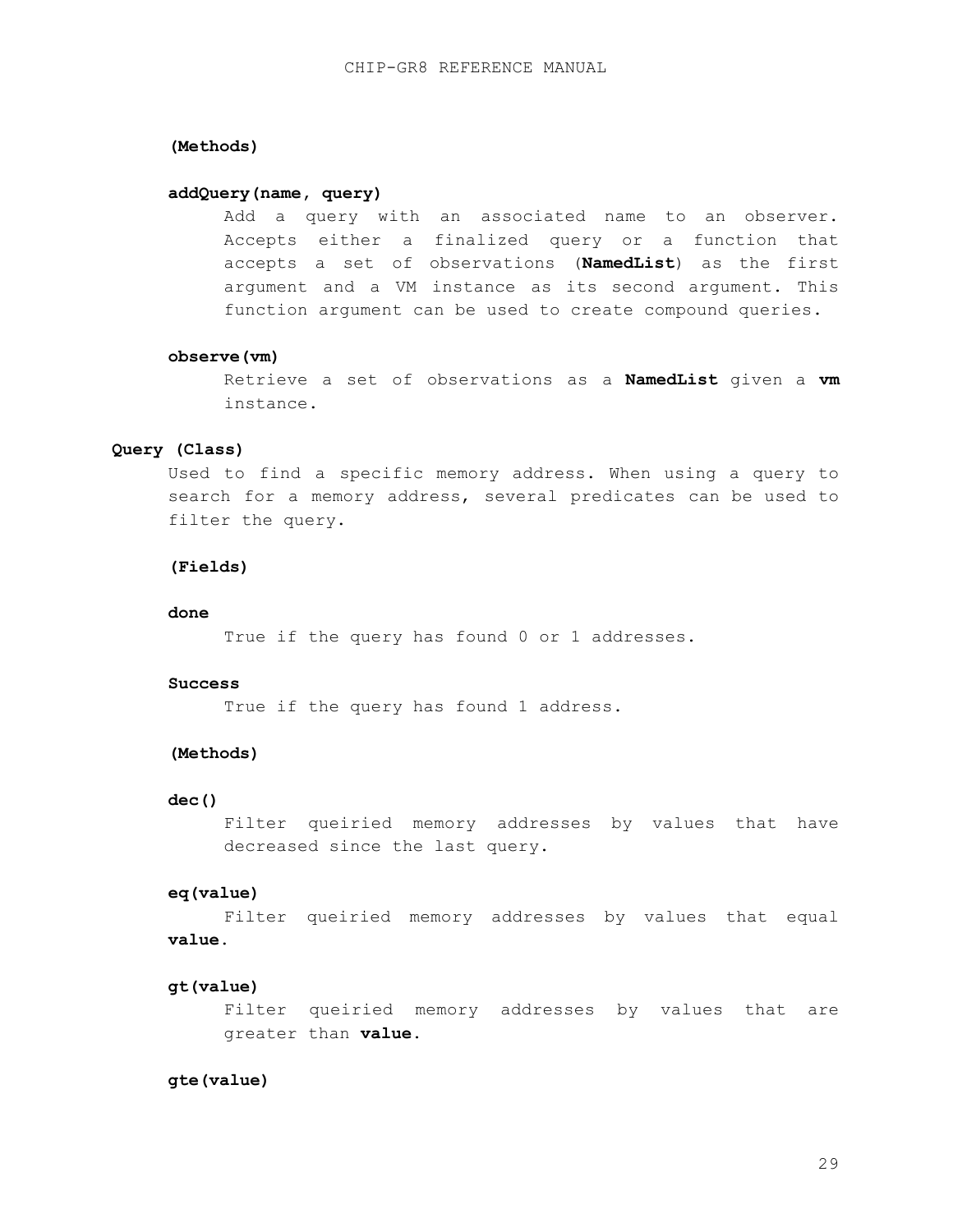Filter queiried memory addresses by values that are greater than or equal to **value**.

#### **inc()**

Filter queiried memory addresses by values that have increased since the last query.

### **lt(value)**

Filter queiried memory addresses by values that are less than **value**.

### **lte(value)**

Filter queiried memory addresses by values that are less than or equal to **value**.

# **observe(vm)**

If a query is finished this method returns the value at the VM instance's RAM corresponding to this query, otherwise it raises an Excception.

# **unknown()**

Refresh the previous values of all currently queried memory addresses.

# **readableInputHistory(inputHistory, names)**

Given an **inputHistory** and a set of actions, **names,** as a **NamedList**, produces a human readable version of the **inputHistory.**

#### **Themes**

A python dictionary of the builtin CHIP-GR8 themes.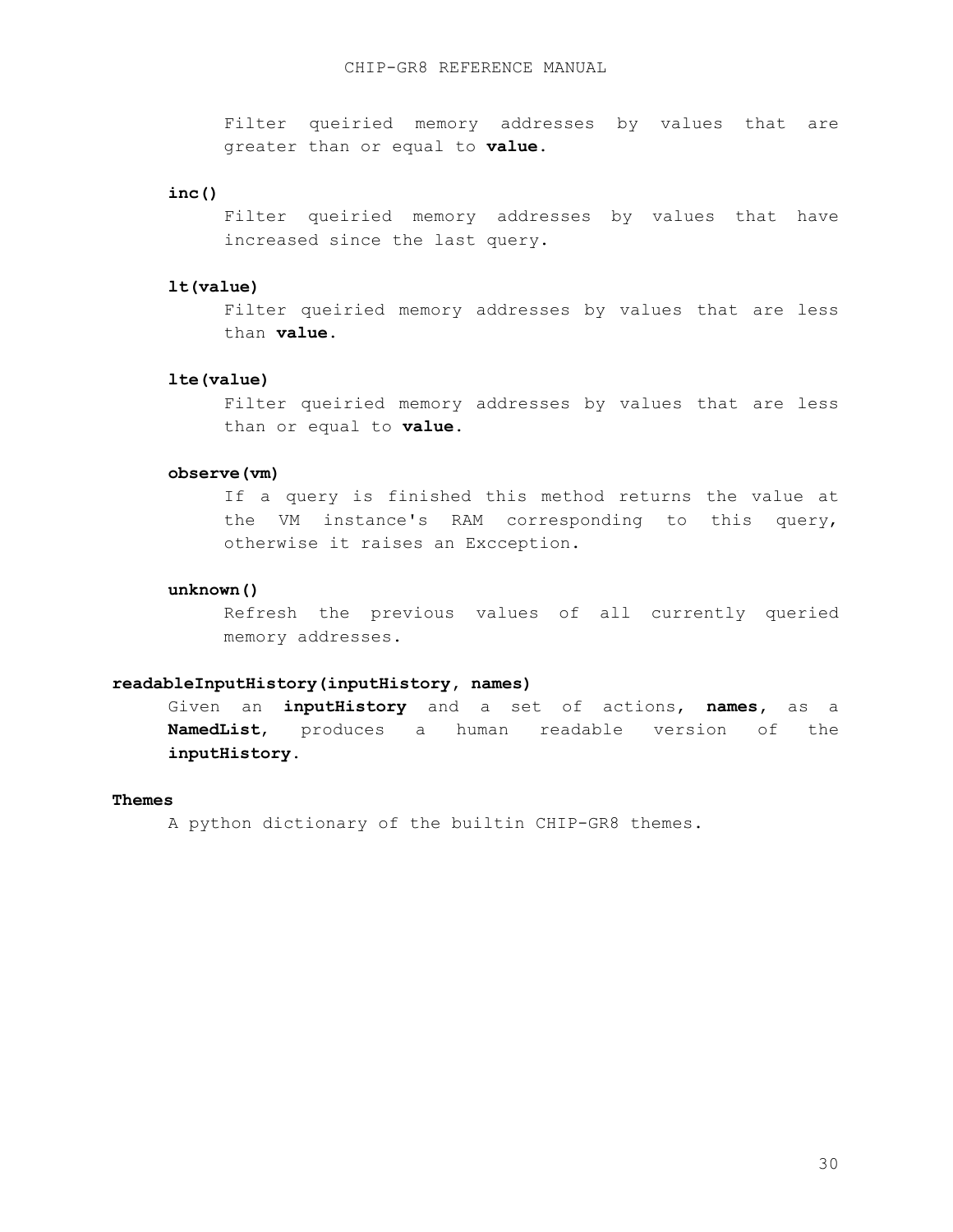# <span id="page-31-0"></span>CHIP-8 REFERENCE

#### (**Registers)**

#### **V0, V1, ..., VF**

16 general purpose registers. Each can store an 8-bit unsigned integer. **VF** is used as a general purpose flag register for arithmetic and other instructions.

#### **DT**

The delay timer register is an 8-bit unsigned integer that is automatically decremented at 60Hz until its value is 0.

### **ST**

The sound timer register is an 8-bit unsigned integer that is automatically decremented at 60Hz until its value is 0. Whenever **ST** is greater than 0 the CHIP-GR8 display will produce a pure tone.

## **K**

The keys register is a 16-bit unsigned integer where each bit of the field represents a key on the CHIP-8 keyboard.

#### **W**

The wait register is an 8-bit unsigned integer that is used to indicate which general purpose register to store the next key press into.

### **I**

The address register is a 16-bit unsigned integer used to obtain values from CHIP-8's RAM.

#### **PC**

The program counter is a 16-bit unsigned integer used to indicate which instruction the CHIP-8 is currently executing.

#### **SP**

The stack pointer is an 8-bit unsigned integer used to indicate the head of the address stack.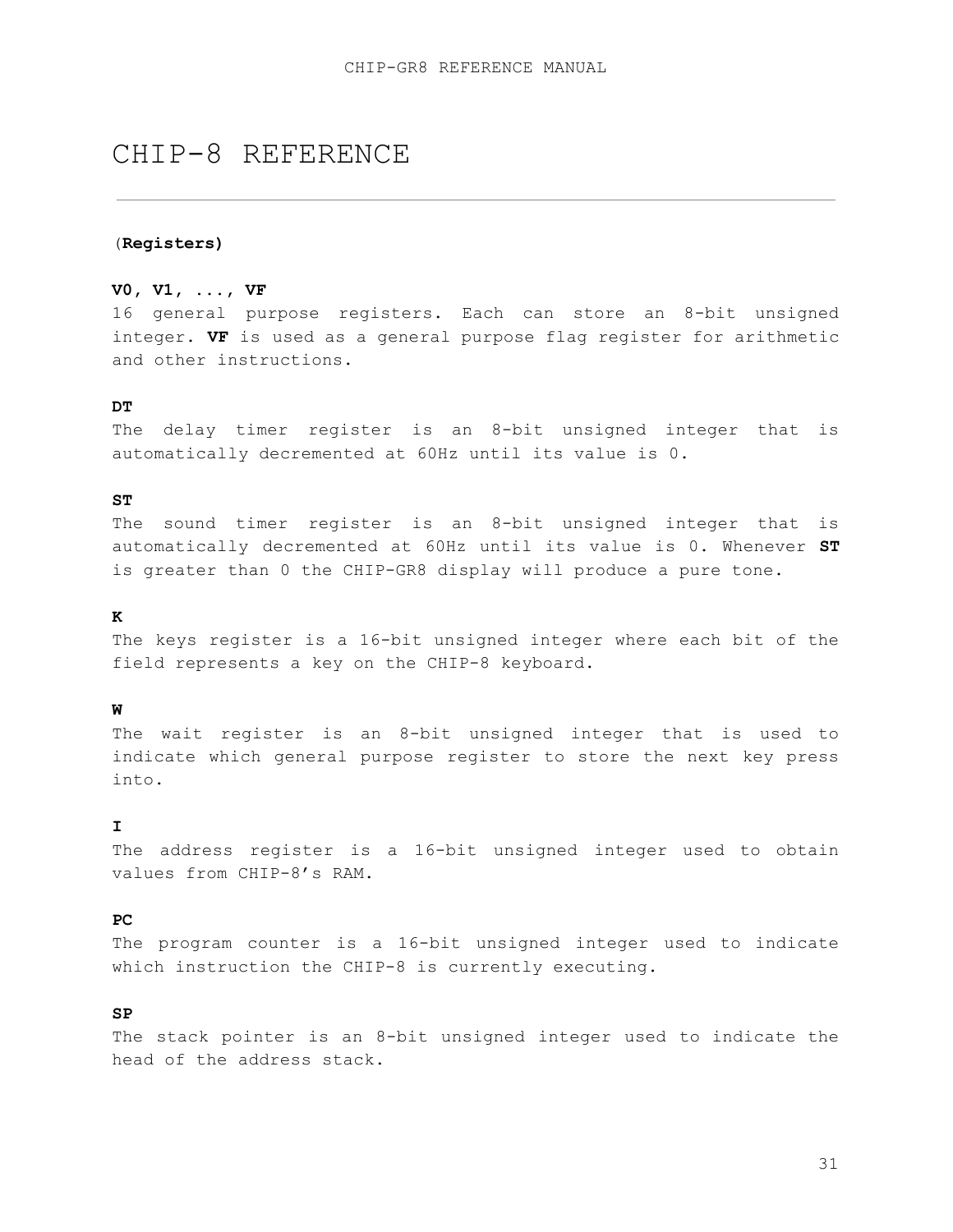#### **CLK**

The clock register is a 64-bit unsigned integer used to indicate the number of cycles that have occurred since thee CHIP-8 interpreter began running.

# **(Instructions)**

**NOTE:** Some instructions are expected to behave differently for different ROMs. This behaviour is captured in a **quirks** field of the VM struct. This field can be set with appropriate flags to enable different instruction behaviour. For example:

vm = chipgr8.init(ROM='myROM') vm.VM.quirks = 0x01

# **CLS**

Clears the display (sets all of VRAM to 0).

#### **RET**

Returns from a subroutine. Sets **PC** to the address on top of the stack and then decremements **SP** (pops the stack).

#### **JP <ADDR>**

Sets **PC** to <ADDR>.

### **CALL <ADDR>**

Increments **SP**, puts the current **PC** on top of the stack and sets **PC** to <ADDR>.

#### **SE <Vx> <BYTE>**

Skips the next instruction if the value stored in general purpose register <Vx> is equal to <BYTE>.

#### **SNE <Vx> <BYTE>**

Skips the next instruction if the value stored in general purpose register <Vx> is NOT equal to <BYTE>.

# **SE <Vx> <Vy>**

Skip the next instruction if the value stored in general purpose register <Vx> is equal to the value stored in general purpose register <Vy>.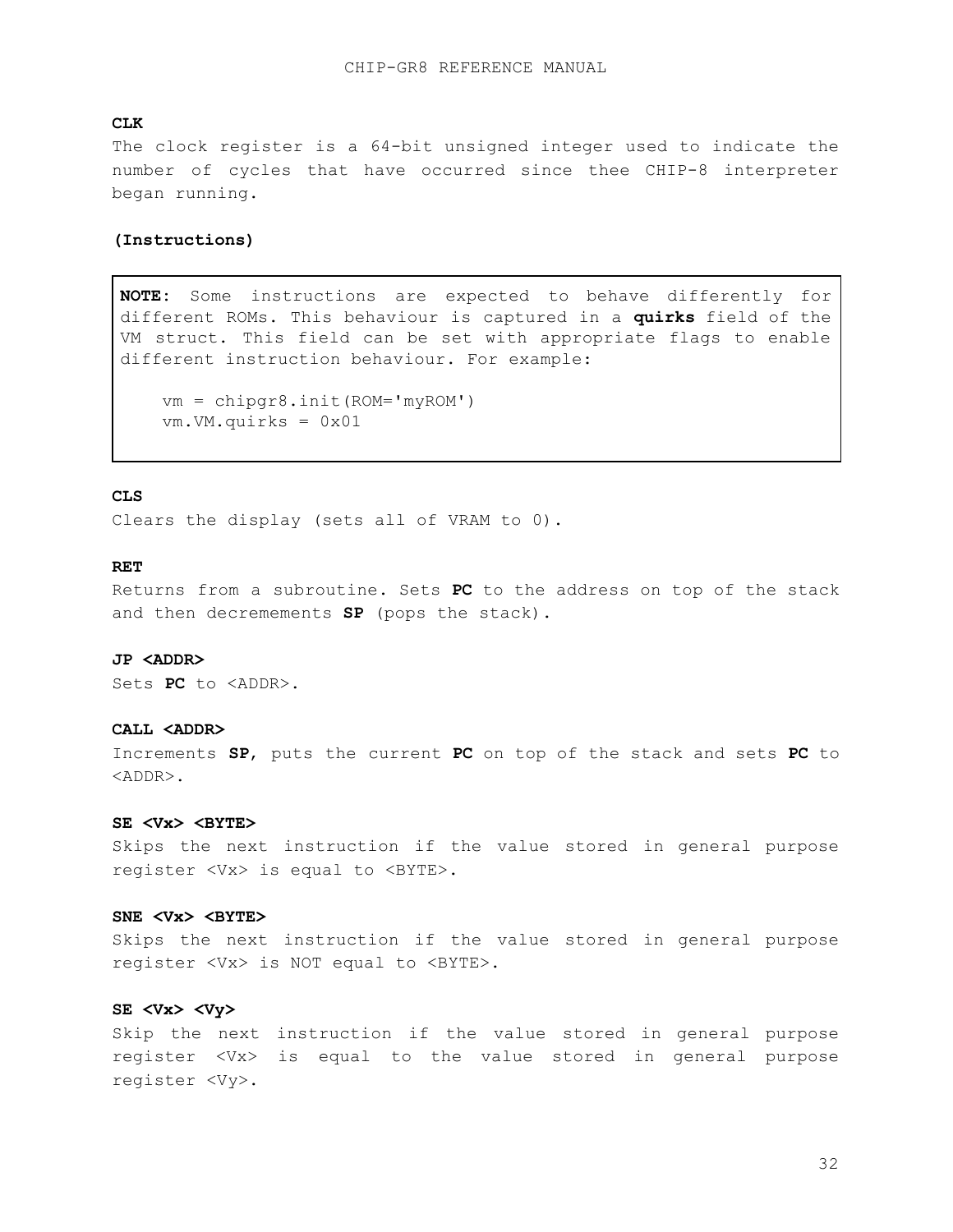#### **LD <Vx> <BYTE>**

Immediately load the value <BYTE> into general purpose register <Vx>.

#### **ADD <Vx> <BYTE>**

Takes the unsigned sum of the values stored in general purpose registers <Vx> and <Vy>, then stores the result in <Vx>.

# **LD <Vx> <Vy>**

Stores the value stored in general purpose register <Vy> in general purpose register <Vx>.

# **OR <Vx> <Vy>**

Takes the bitwise OR of the values stored in general purpose registers <Vx> and <Vy>, then stores the result in <Vx>.

#### **AND <Vx> <Vy>**

Takes the bitwise AND of the values stored in general purpose registers  $\langle Vx \rangle$  and  $\langle Vy \rangle$ , then stores the result in  $\langle Vx \rangle$ .

#### **XOR <Vx> <Vy>**

Takes the bitwise XOR of the values stored in general purpose registers  $\langle Vx \rangle$  and  $\langle Vy \rangle$ , then stores the result in  $\langle Vx \rangle$ .

#### **ADD <Vx> <Vy>**

Takes the unsigned sum of the values stored in general purpose registers <Vx> and <Vy>, then stores the result in <Vx>. If the result overflows **VF** is set to 1, otherwise it is set to 0.

#### **SUB <Vx> <Vy>**

Takes the unsigned difference of the values stored in general purpose registers <Vx> and <Vy>, then stores the result in <Vx>. **VF** is set to 1 if <Vx> > <Vy>, otherwise it is set to 0.

#### **SHR <Vx>**

Right shift the value stored in general purpose register <Vx>, then stores the result in <Vx>. **VF** is set to 1 if the least significant bit of <Vx> is 1, otherwise it is set to 0.

**NOTE:** Some ROMs expect this instruction to have the signature **SHR <Vx> <Vy>.** In this case the value of <Vy> will be shifted like <Vx> in the original instruction and stored in <Vx>. This functionality can be enabled by ORing the quirk field with 0x01.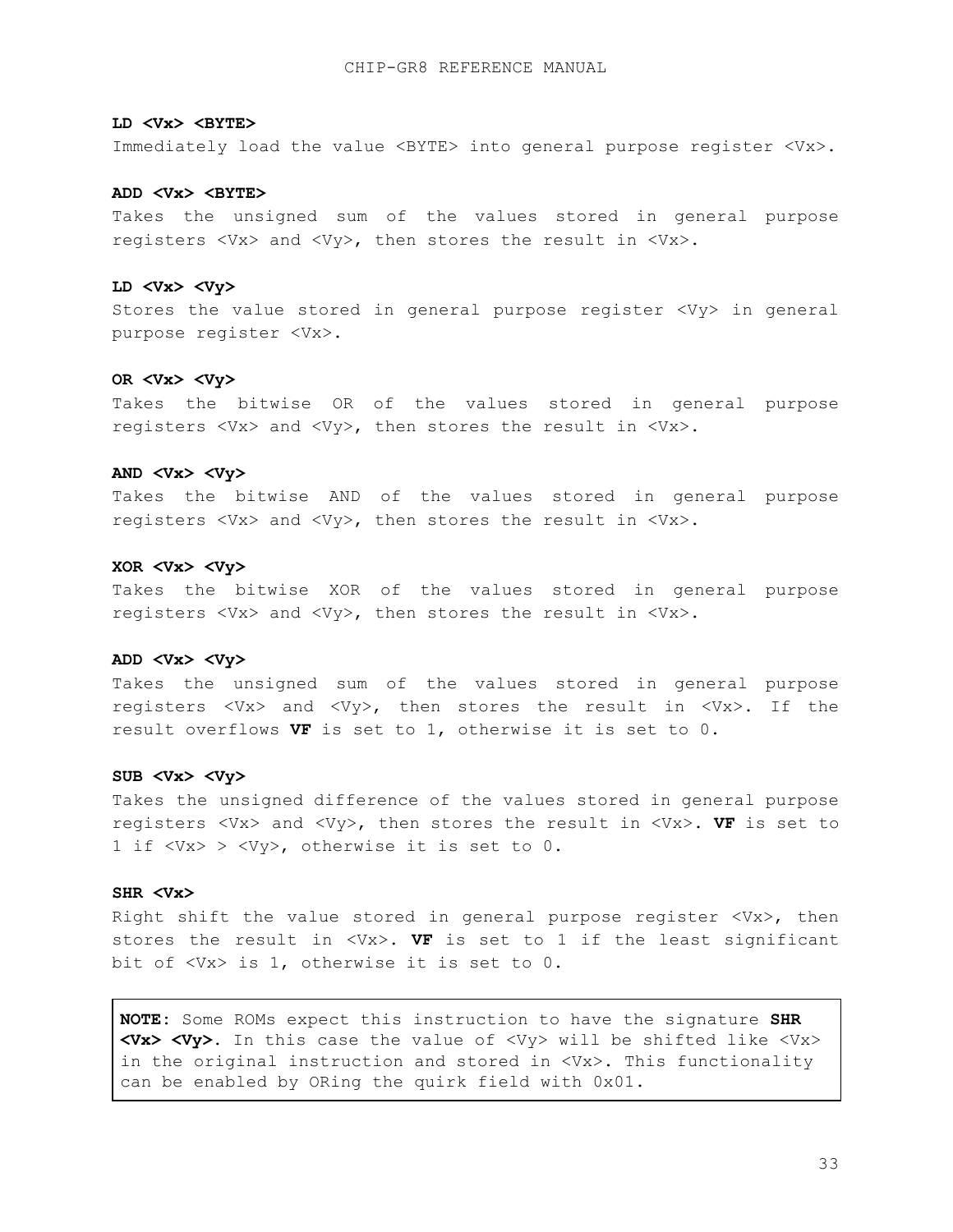#### **SUBN <Vx> <Vy>**

Takes the unsigned difference of the values stored in general purpose registers <Vy> and <Vx>, then stores the result in <Vx>. **VF** is set to 1 if  $\langle Vx \rangle$  >  $\langle Vy \rangle$ , otherwise it is set to 0.

#### **SHL <Vx>**

Left shift the value stored in general purpose register <Vx>, then stores the result in <Vx>. **VF** is set to 1 if the least significant bit of <Vx> is 1, otherwise it is set to 0.

**NOTE:** Some ROMs expect this instruction to have the signature **SHL <Vx> <Vy>.** In this case the value of <Vy> will be shifted like <Vx> in the original instruction and stored in <Vx>. This functionality can be enabled by ORing the quirk field with 0x01.

# **SNE <Vx> <Vy>**

Skip the next instruction if the value stored in general purpose register <Vx> is NOT equal to the value stored in general purpose register <Vy>.

#### **LD I <ADDR>**

The value of register **I** is set to <ADDR>.

#### **JP V0 <ADDR>**

Set **PC** to the sum of <ADDR> and the value stored in general purpose register **V0**.

#### **RND <Vx> <BYTE>**

Takes the bitwise AND of a random value and <BYE>, then stores the result in <Vx>.

#### **DRW <Vx> <Vy> <NIBBLE>**

Draw an 8 by <NIBBLE> sprite at x position stored in general purpose <Vx> and y position <Vy>. <NIBBLE> bytes sprite data is read from the memory address stored in register **I.** Data is XORed onto the display. If any bit flips from 1 to 0 **VF** is set to 1, otherwise it is set to 0. This indicates a collision.

#### **SKP <Vx>**

Skip the next instruction if the key with the value stored in general purpose register <Vx> is currently down.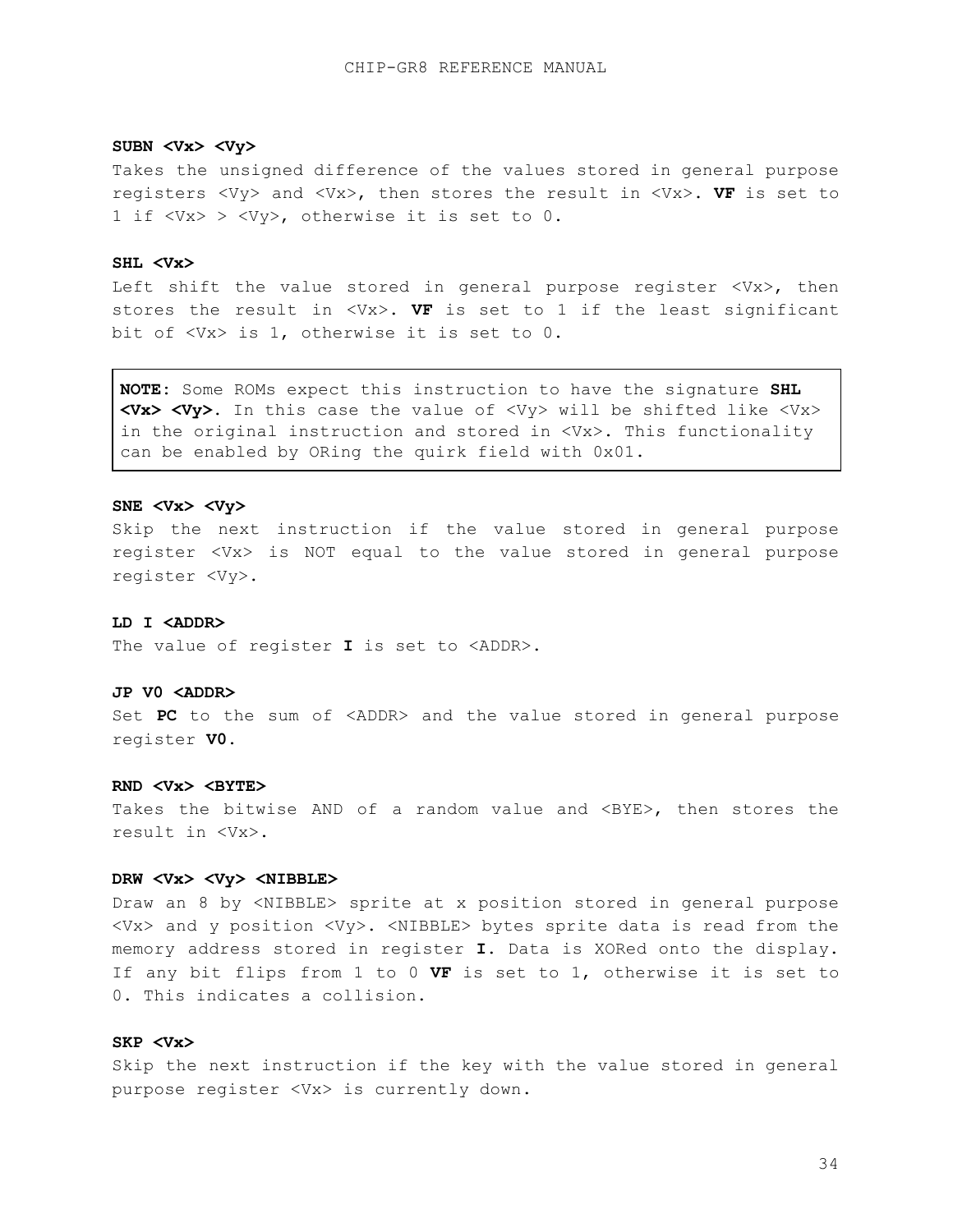#### **SKNP <Vx>**

Skip the next instruction if the key with the value stored in general purpose register <Vx> is not currently down.

# **LD <Vx> DT**

The value of register **DT** is stored in general purpose register <Vx>.

## **LD <Vx> K**

The value of register **K** is stored in general purpose register <Vx> as soon as the next key is pressed.

#### **LD DT <Vx>**

The value of register **DT** is set to the value stored in general purpose register <Vx>.

#### **LD ST <Vx>**

The value of register **ST** is set to the value stored in general purpose register <Vx>

# **ADD I <Vx>**

Takes the unsigned sum of the values stored in general purpose register <Vx> and register **I**, then stores the result in **I**.

#### **LD F <Vx>**

The value of register **I** is set to the address of the numerical sprite that represents the value stored in general purpose register <Vx>.

#### **LD B <Vx>**

Stores the hundreds digit of the value stored at general purpose register <Vx> at the address stored in register **I**, the tens digit at the address  $\mathbf{I} + 1$ , and the ones digit at the address  $\mathbf{I} + 2$ .

# **LD [I] <Vx>**

Store the values of general purpose registers **V0, V1, ...,** <Vx> in memory locations starting at the address stored in register **I**.

**NOTE:** Some ROMs expect this instruction to increment the value stored in register **I** as each general purpose register is stored. This functionality can be enabled by ORing the quirk field with 0x02.